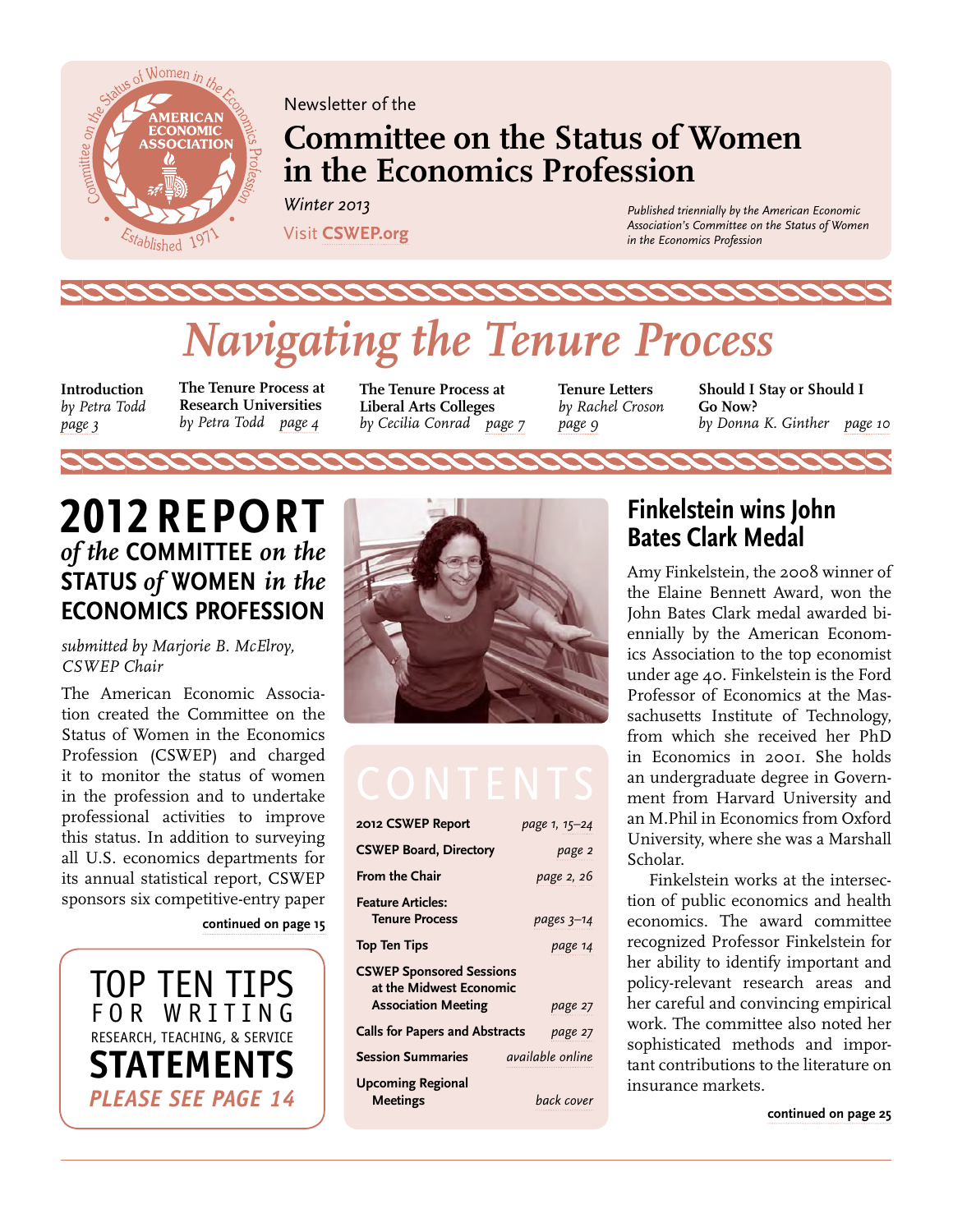#### <span id="page-1-0"></span>**DIRECTORY OF CSWEP BOARD MEMBERS**

#### **Marjorie McElroy, CSWEP Chair** Professor of Economics Duke University, Box 90097 Durham, NC 27708-0097 (919) 660-1840 FAX: (919) 684-8974 **[cswep@econ.duke.edu](mailto:cswep%40econ.duke.edu?subject=)**

#### **Susan Averett [CSWEP East]**

Professor of Economics Lafayette College Easton, PA 18042 (610) 330-5307 FAX (610) 330-5715 **[averetts@lafayette.edu](mailto:averetts%40lafayette.edu?subject=)** CSWEP East: **[http://www.iona.](http://www.iona.edu/eea/) [edu/eea/](http://www.iona.edu/eea/)**

#### **Cecilia Conrad**

Vice President and Dean Pomona College 425 N. College Avenue, #211 Claremont, CA 91711 (909) 621-8328 FAX: (909) 621-8576 **[cconrad@pomona.edu](mailto:cconrad%40pomona.edu?subject=)**

#### **Linda Goldberg**

Vice President of International Research International Research Function Federal Reserve Bank of New York 33 Liberty Street New York, NY 10045 (212) 720-2836 FAX: (212) 20-6831 **[Linda.Goldberg@ny.frb.org](mailto:Linda.Goldberg%40ny.frb.org?subject=)**

#### **Jennifer Imazeki [CSWEP West]**

Associate Professor of Economics San Diego State University 5500 Camponile Drive San Diego, CA 92187 (619) 867-4408 FAX (619) 594-5062 **[jimazeki@mail.sdsu.edu](mailto:jimazeki%40mail.sdsu.edu?subject=)** CSWEP West: **[http://www.weain](http://www.weainternational.org/)[ternational.org/](http://www.weainternational.org/)**

#### **Kevin Lang, at large**

Professor of Economics Boston University, Room 302A Boston, MA 02215 (617) 353-5694 FAX: (617) 353-4449 **[lang@bu.edu](mailto:lang%40bu.edu?subject=)**

#### **Terra McKinnish, CeMENT**

Associate Professor of Economics University of Colorado Boulder, CO 80309 (303) 492-6770 FAX (303) 492-8960 **[terra.mckinnish@colorado.edu](mailto:terra.mckinnish%40colorado.edu?subject=)**

#### **Serena Ng**

Professor of Economics Columbia University 1012 International Affairs Building 420 W 118th St. New York, NY 10027 (212) 854-5488 FAX (212) 854-8059 **[serena.ng@columbia.edu](mailto:serena.ng%40columbia.edu?subject=)**

#### **Petra Todd** Professor of Economics McNeil 160 University of Pennsylvania 3718 Locust Walk Philadelphia, PA 19104 (215) 898-4084 FAX (215) 573-2057

### **[ptodd@econ.upenn.edu](mailto:ptodd%40econ.upenn.edu?subject=)**

**Shelly White-Means [CSWEP South]** Professor of Economics University of Tennessee Suite 205N Johnson Building 847 Monroe Avenue Memphis, TN 38163 (901) 448-7666 **[swhiteme@uthsc.edu](mailto:swhiteme%40uthsc.edu?subject=)**

#### **Anne Winkler [CSWEP Midwest]**

Professor of Economics University of Missouri–St. Louis One University Boulevard St. Louis, MO 63121 (314) 516-5563 FAX (314) 516-5352 **[awinkler@umsl.edu](mailto:awinkler%40umsl.edu?subject=)** CSWEP Midwest: **[http://web.](http://web.grinnell.edu/mea/) [grinnell.edu/mea/](http://web.grinnell.edu/mea/)**

#### **Madeline Zavodny, Newsletter Oversight**

**Editor** Professor of Economics Agnes Scott College 141 E. College Ave. Decatur, GA 30030 (404) 471-6377 **[mzavodny@agnesscott.edu](mailto:mzavodny%40agnesscott.edu?subject=)**

#### **NEWSLETTER STAFF**

Marjorie McElroy, Editor Petra Todd, Co-editor Helen Kalevas, Assistant Editor Madeline Zavodny, Oversight Editor Leda Black, **[Graphic Designer](http://ledablack.com)**



# **From the Chair**

### **CSWEP at the ASSA/AEA Meetings, January 2013**

Some 65 old and new friends of CSWEP gathered Business Meeting to review CESWEP activities and the status of women in the profession and to

celebrate the recipient of the Carolyn Shaw Bell Award, Catherine Eckel of Texas A&M. Given annually to an individual who has furthered the status of women in the economics profession, Eckel presented an inspiring view of mentoring. In addition, given biennially for outstanding research by a woman near the beginning of her career, this year the Bennett Prize was awarded to Anna Mikusheva of MIT. Three of the six winners to date have gone on to win the Clark Medal. Mikusheva will receive her prize at the 2014 Business Meeting.

The 2013 AEA Meeting in San Diego saw the first CSWEP Mentoring Breakfast. Thirty senior women mentors and the first 110 junior economists who applied gathered for a modest breakfast and a rich networking experience. A meet and greet affair, participants could pick a table associated with a topic such as research, handling referee reports, teaching, grants, work-life balance or they could enter more open-ended discussions. Many had their immediate questions answered. Others initiated peer-to-peer or junior-senior mentoring relationships. The discussions went on long after the breakfast officially ended. Congratulations to Linda Goldberg and Terra McKinnish for creating and organizing this new way to mentor. Look for repeats at future AEA meetings.

The Executive Committee of the AEA continued to endorse the Ce-MENT national and regional mentoring workshops by continuing funding for the workshop organizers through 2014. The sentiment of the Executive Committee favored expanding these workshops and work is underway to find a feasible way to do so.

The Executive Committee of the AEA continued to endorse the Ce-MENT national and regional mentoring workshops by continuing funding for the workshop organizers. The sentiment of the Executive Committee favored expanding these workshops and work is underway to find a feasible way to do so.

As usual, competitive submissions to CSWEP generated six lively AEA paper sessions, three on gender-related issues organized by Susan Averett and Kevin Lang and three on health organized by Frank Sloan and Shelley White-Means. After reviews, eight of these 24 papers were selected for publication and are forthcoming in the Papers and Proceedings issue of the AER in May 2013.

Looking forward to the 2014 ASSA/AEA Meetings in Philadelphia, CSWEP will organize three sessions on gender-related topics and three sessions on structural econometrics. Look for the AEA 2013 call for papers in this *Newsletter,* in the summer *Journal of Economic* 

#### **[continued on page 26](#page-25-0)**

#### **What is CSWEP?**

CSWEP (the Committee on the Status of Women in the Economics Profession) is a standing committee of the AEA (American Economics Association). It was founded in 1971 to monitor the position of women in the economics profession and to undertake activities to improve that position. Our thrice yearly newsletters are one of those activities. See our website at **[www.cswep.org](https://www.aeaweb.org/committees/cswep/members/index.php?login)** for more information on what we are doing.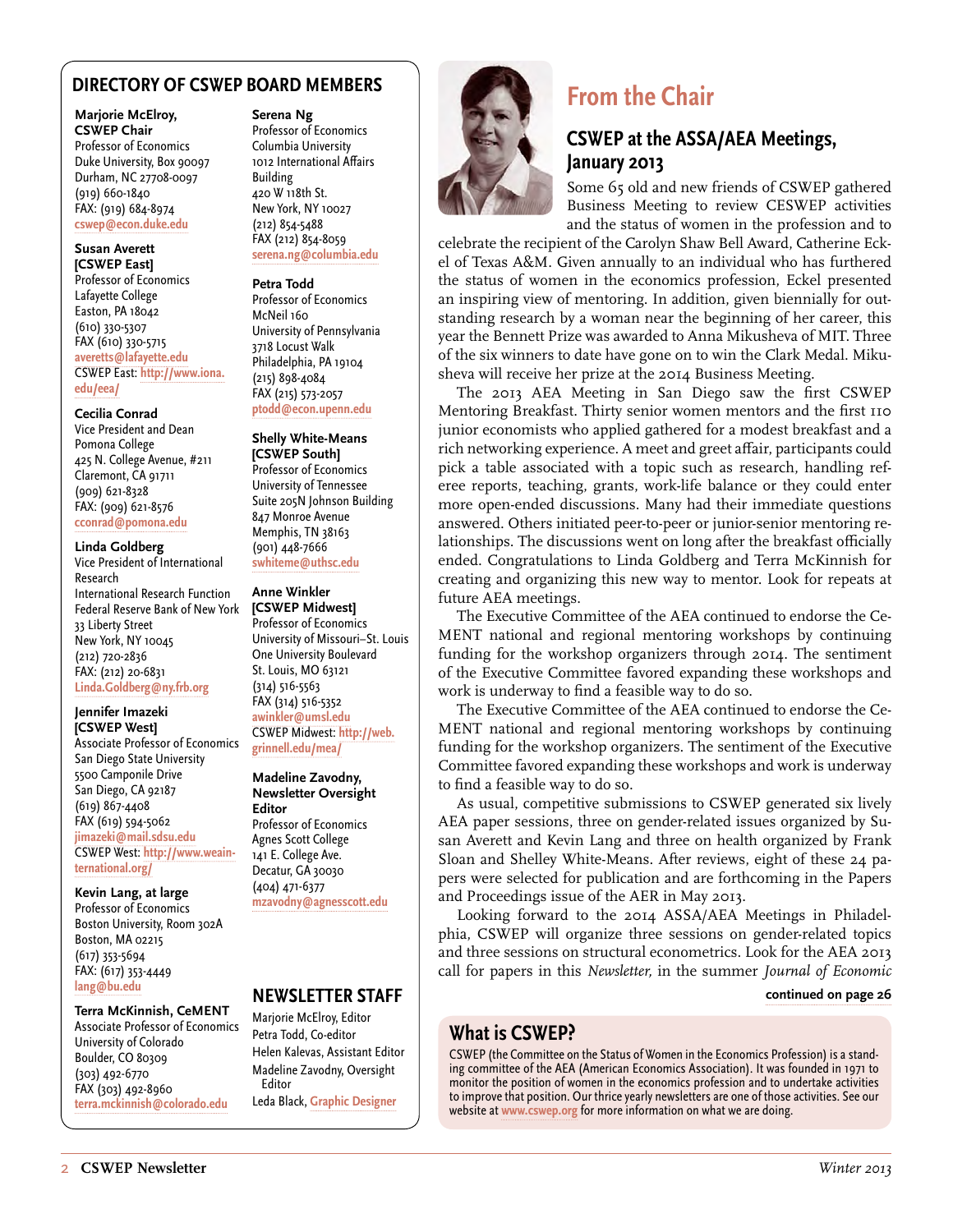# <span id="page-2-0"></span>*Navigating the Tenure Process*



*Introduction by Petra Todd, University of Pennsylvania*

he theme of the articles in this CSWEP newsletter is navigating the tenure process at different kinds of institutions. The articles describe how the process works and offer tips on steps that a junior faculty member can take to maximize the chances of a favorable outcome. One article also considers the relative benefits of going on the market during the tenure-track period.

In "The Tenure Process at Research Universities," I provide an overview of how the tenure process works at research-oriented institutions. The article describes how the process starts, the people involved, the different elements of the dossier, the different types of evaluation criteria, and the weight based on different criteria. With multiple demands on a junior faculty member's time, it can be difficult to decide where best to allocate effort in a way that ultimately will support a case for tenure. This article provides guidance as to how to divide your time between activities, such as research, teaching, applying for grants, attending conferences, giving seminars, and advising students and where to concentrate your efforts early in your career.

Having served as a dean and as a trustee at several leading liberal arts institutions, Cecilia Conrad has extensive experience in mentoring and evaluating tenure-track faculty. Although the stated evaluation criteria at liberal arts institutions are often the same as at research-intensive schools (research, service, and teaching), there are also important differences in the weights placed on these activities. Conrad describes the evaluation criteria at liberal arts institutions, which generally place greater weight excellence in teaching than in research-intensive institutions. She suggests ways of integrating research into teaching activities so that the two activities do not conflict, how to form collaborations with other

researchers even when you may be the only person in your department working in your field, and how to continually improve your teaching skills.

Most institutions require that people who come up for tenure get so-called tenure letters from external evaluators. Although it may seem that this part of the tenure process is completely uncontrollable, given that the evaluators are not usually from the candidate's institution and most are not chosen by the candidate, there are in fact several strategies that junior faculty can pursue during the time leading up to tenure. Rachel Croson discusses ways of getting senior people to know about you and your work. She explains the importance of thinking about future potential letter writers very early on in your academic career and how you can, over time, cultivate professional relationships with them.

Donna Ginther discusses the pros and cons of going on the job market as an advanced junior economist. Her article describes the expectations that the market will have for an advanced junior economist in terms of publications and new research projects beyond the Ph.D. It also considers what factors can help you make a move from a non-academic job into an academic job. Junior economists often go on the market the year that they come up for tenure. Ginther discusses multiple reasons why going on the job market may be a good idea even if the prospects for tenure at your current institution are good.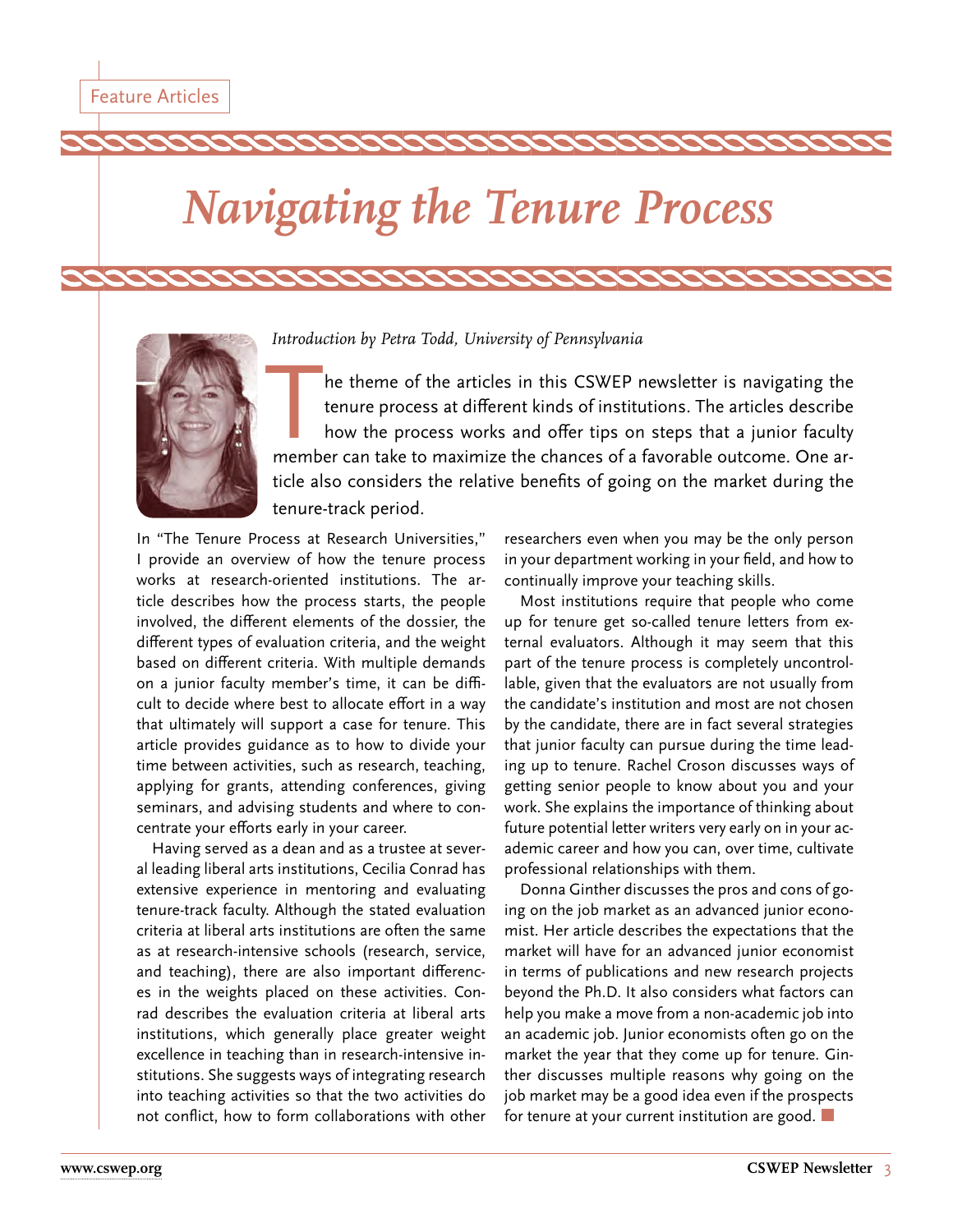## <span id="page-3-0"></span>**The Tenure Process at Research Universities**

*—Petra Todd, University of Pennsylvania*

If you are just beginning a tenure-track appointment, it is critical that you understand how the tenure process works. You must decide how to allocate your effort across multiple activities to maximize the chances of a favorable outcome at the tenure review stage. These activities include conducting research, teaching, applying for grants, attending conferences, traveling to other universities to give seminars, refereeing, doing university service, and advising graduate and undergradustudents. This article provides

Petra Todd (right), master of the Tango and the Tenure Process.

an overview of how the tenure process typically works at a research-oriented university.

First, when does the tenure process begin? The formal tenure process begins about one year before your untenured appointment ends, or earlier if you decide that you would like to be reviewed for tenure ahead of schedule. The length of an untenured appointment varies across institutions but is usually around six years. Some institutions promote assistant professors to an untenured associate position, in which case someone may not come up for tenure for up to 10 years.

For faculty at research-oriented institutions, the primary consideration is your research output. However, most academic institutions also care about teaching quality, so your teaching performance is an important consideration.

The first step in the tenure process is usually a request that you write up a research and teaching statement. The research statement is a detailed outline of your research agenda. The teaching statement describes the teaching you did as well as your views on teaching. Before writing these statements, ask for samples of statements that have been used successfully in the past.

The second step in the process is that the tenured faculty form a committee to conduct an *internal review*  of your research and teaching. The committee usually consists of tenured faculty members from your department who work in a similar research area. The research committee members read both your published and unpublished papers. They often summarize the main contributions in writing and form a recommendation about whether you should receive tenure.

A similar committee may be formed to evaluate your teaching. The teaching committee (which may or may not be the same as the research committee) will review the history of your teaching in terms of classes taught, teaching scores, and comments received from students in the classes that you taught. A teaching review may include a polling of students to get additional feedback on your quality of teaching. The members of the teaching committee will usually also comment on your advising of graduate and undergraduate students, including the number of students advised and whether you supervised graduate students, either as a thesis committee member or as a main adviser.

Another important part of the tenure process at most research-oriented institutions is the *external review.* It is usually mandatory to solicit outside letters for tenuretrack faculty who wish to be considered for tenure. Typically, senior faculty decide on a list of names of tenured faculty at outside institutions (usually leading institutions) from whom to request review letters. You may be asked to also suggest a few names. Letters are requested from 10-15 people, which may include your graduate adviser. The reviewers from outside institutions are supplied with your c.v. and sometimes with a set of your main papers. They may also get your research and teaching statements. If you have gone on parental leave at some point, the reviewers are usually advised to disregard the time spent on leave. (For example, someone who is at the tenure review stage after seven years with one year leave would be regarded in the same way as someone who has been out for six years.)

External reviewers are asked to comment on the quality of your research, the impact that your research is having on the profession, and to make comparisons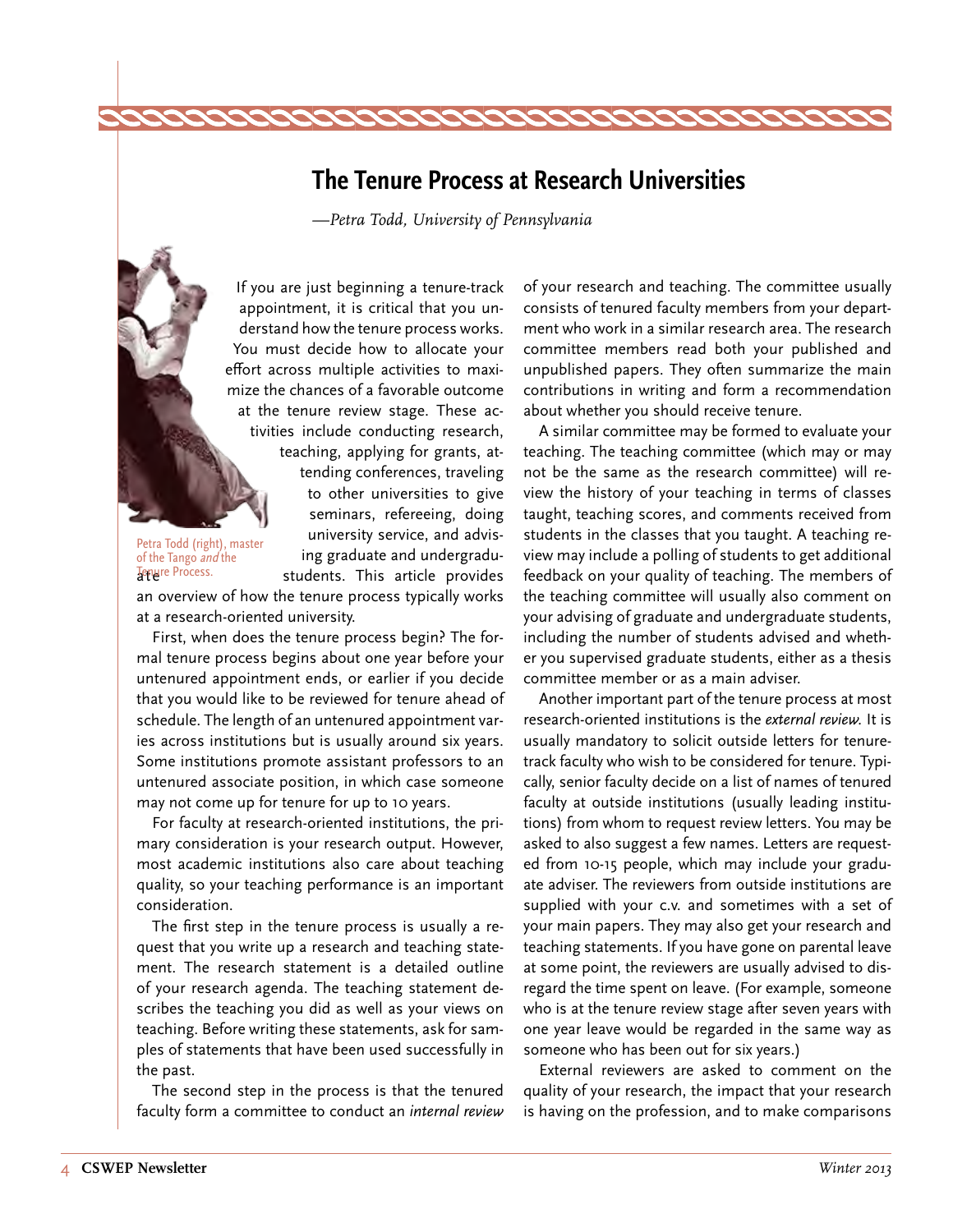between you and other people of a similar vintage or working in a similar area who have been promoted. For example, the reviewers are asked to make statements such as "Candidate X's research productivity is of higher quality than that of Y, who recently received tenure as institution Z." At leading institutions, there is an expectation that you have become reasonably well known for some of your research. The main purpose of the external review is for your own institution to get an outside assessment of the quality of your research and contributions, but the process of sending for outside letters also is a signal to individuals at many other universities that you are up for tenure and therefore possibly also on the job market.

After the outside review letters are received, the letters and the research and teaching statements are then distributed among the tenured faculty in the department. The faculty vote on whether to recommend tenure. If a sufficient fraction vote affirmatively (the rules vary across institutions), then a *dossier* is assembled that includes your c.v., the research and teaching review statements produced by the committees, your teaching and research statements, a record of your teaching scores, all of the external review letters, the results of the faculty vote, and usually a letter from someone like the chair of the department discussing the merits of your tenure case.

The dossier then typically gets reviewed by a university-level committee, in some cases a standing committee and in others an ad hoc committee appointed by the Dean. That committee will include faculty from other departments across the university (for example, from the college of arts and sciences if the economics department is housed in the college of arts and sciences.) The precise process and the size and composition of the committee will differ by institution. This committee again reviews the evidence on your research and teaching/advising. They will also make note of other ways in which you may have contributed to the university (for example, by receiving major grant awards or by doing university service). This committee often writes another review of your dossier and votes on whether you should be recommended to the Dean for tenure. If so, the dossier then proceeds to a higher-level university administrator (for example, the provost), where it is subject to another review and approval process.

Now, let us return to the question of how to best allocate your effort across multiple competing activities: conducting research, doing teaching, applying for grants, attending conferences, organizing seminars, refereeing, doing university service, and advising graduate and undergraduate students. Given the time lags involved in the publications process and the primary weight given to research in the tenure review process, your primary focus should be on getting publications in the best outlets possible, especially early in your career. Because many external faculty will be asked to assess your research, it is also important to make your research known by attending conferences and traveling places to give seminars, especially if you have an opportunity to present in front of audiences

*. . . your primary focus should be on getting publications in the best outlets possible, especially early in your career.* 

that eventually may be involved in your tenure review process. It is not very useful, though, to go to conferences/ seminars if doing so interferes with your capacity for getting your own research done.

With regard to teaching, universities keep records on past teaching performance, including scores and comments received from students. Bad teaching can come back to haunt you. It is therefore important to not have scores that are systematically below the average for your department, and also to try to not have any particularly bad comments in your teaching portfolio that could raise questions about your ability to teach. Clearly, evidence of good teaching, such as teaching awards, will only increase your chances of being awarded tenure. But good teaching will not compensate for inadequate research, especially at leading research-oriented institutions. If you are unfortunate enough to have low teaching scores early in your career, your teaching record will look a lot better if there is improvement over time, as more recent teaching receives a higher weight than teaching done years earlier.

If you are assigned to a course in which you are having a very hard time getting decent teaching ratings, you may want to consider asking for a reassignment. It is often harder to get good scores in large, mandatory classes. Many universities have teaching centers that will help

**continued on next page**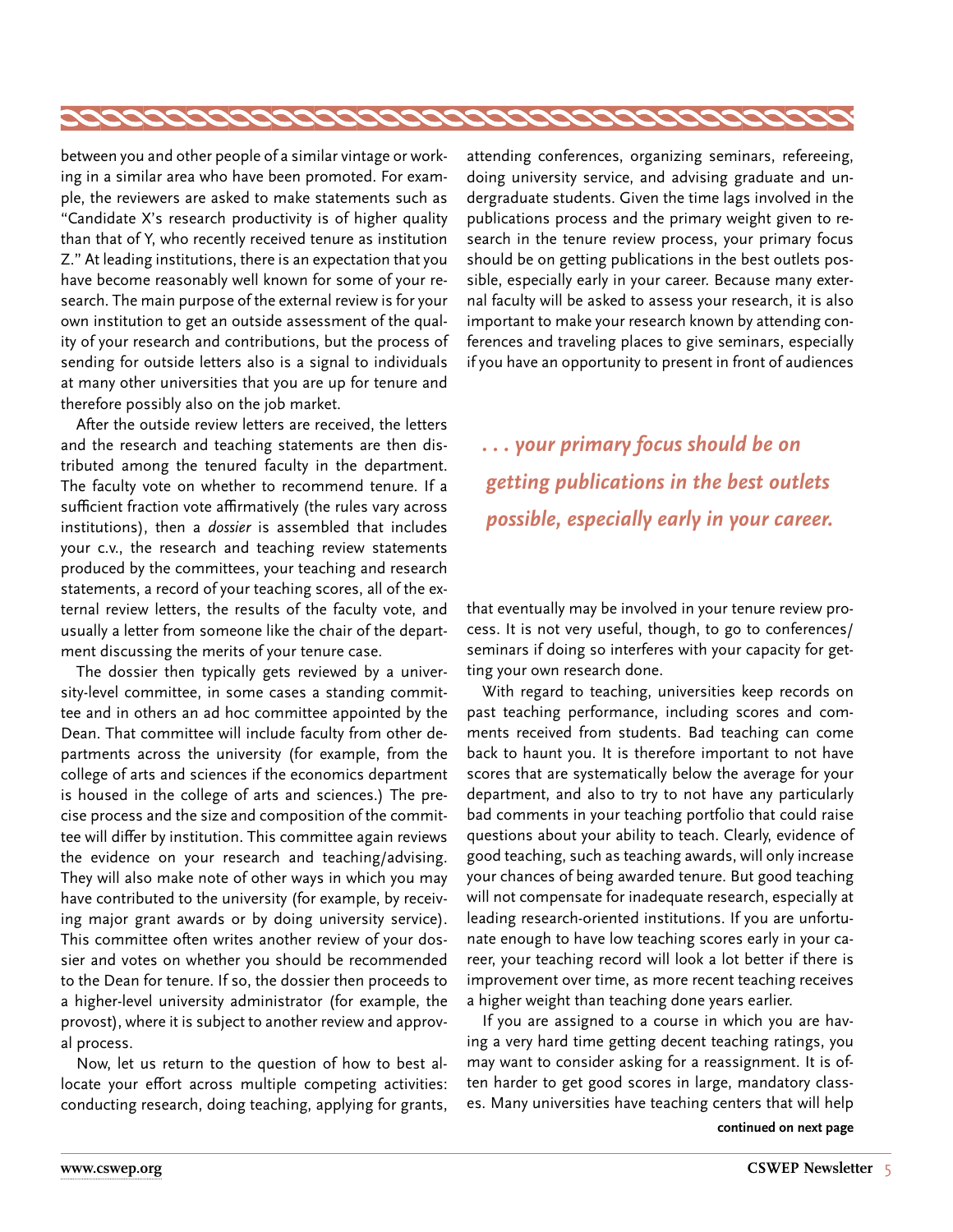

you to improve your teaching, but you may have to take the initiative and seek help. Even if nobody in your department tells you that your teaching is a problem, you should be proactive and try to improve your teaching on your own because low teaching scores are almost always a problem at the tenure review stage.

What about other activities that take a lot of time, like refereeing? Many faculty receive numerous requests to do referee reports for various journals. When someone asks you to referee a paper, here are some questions you should ask yourself. Is this a referee request from a journal you might submit a paper to someday? Are the members of the editorial board that are going to read your referee report the kinds of people who might eventually

*. . . success in getting grants will not be viewed as favorably as success in getting research published. You should allocate effort to applying for grants to the extent that it facilitates your research . . .*

be reviewing your work? Is this paper related to your research, and will you potentially learn something from reviewing this paper? If the answer to most or all of these questions is "no," then you should not feel obligated to referee the paper. You do not have to referee every paper you get asked to referee. On the other hand, if you say no to refereeing a paper that is clearly in your area or from a well-known editor and/or from a leading journal, then the editor is likely to view that negatively. You should do refereeing, but you do not need to referee excessively, particularly if you have a backlog of reports to do and in cases there is no benefit from doing so.

Lastly, should a junior faculty member spend a lot of time applying for grants? Getting an NIH or NSF grant or other large grant will be viewed positively at the time of the tenure review. However, success in getting grants will not be viewed as favorably as success in getting research published. You should allocate effort to applying for grants to the extent that it facilitates your research (for

example, when the grant allows you access to better data, makes it possible to hire productive research assistants, or facilitates collaboration with coauthors). Grant applications can be complementary with writing research papers. However, sometimes grant money is available for working on topics that may not lead to important research contributions. Sometimes the time delay before getting the grant is such that the grant will not facilitate research that can reasonably be done prior to the tenure review stage. Grants for doing data collection would fall into this category. If the data collection is unlikely to lead to a research publication in time for your tenure review, then it may be best to postpone the project until later.

It is a good idea as a junior professor to meet periodically with the chair of your department, or with some other senior faculty member with whom you feel comfortable, to talk about your progress. If such a meeting is not mandatory, then try to arrange a regular meeting on your own. That way, you can learn whether the senior faculty member thinks you are making good progress and get any recommendations for improvement.

You should also seek out advice from senior faculty when you are responding to an editor's letter and to referee reports on a paper that you submitted, particularly for your first few submissions. Senior faculty have a lot of experience responding to editors' letters and to referees, and they are usually happy to provide advice in this regard. There is an art to crafting responses to referees, and it usually takes a while to develop these skills. If your paper gets turned down at some journal, senior faculty can often provide good guidance on other places to try. They usually keep track of what kinds of editors are working at which journals and who is likely to be favorable to the type of research that you do. Do not hesitate to seek out advice from more experienced faculty, even if no formal advising system may be in place.

The tenure process is unquestionably one of the most important times in your career, but it should not be a mystery. Understanding the process can hopefully help you prepare for it. Every department has its own idiosyncrasies, though, and you should talk to your chair or other senior colleagues about how the tenure process works at your institution well before it officially starts.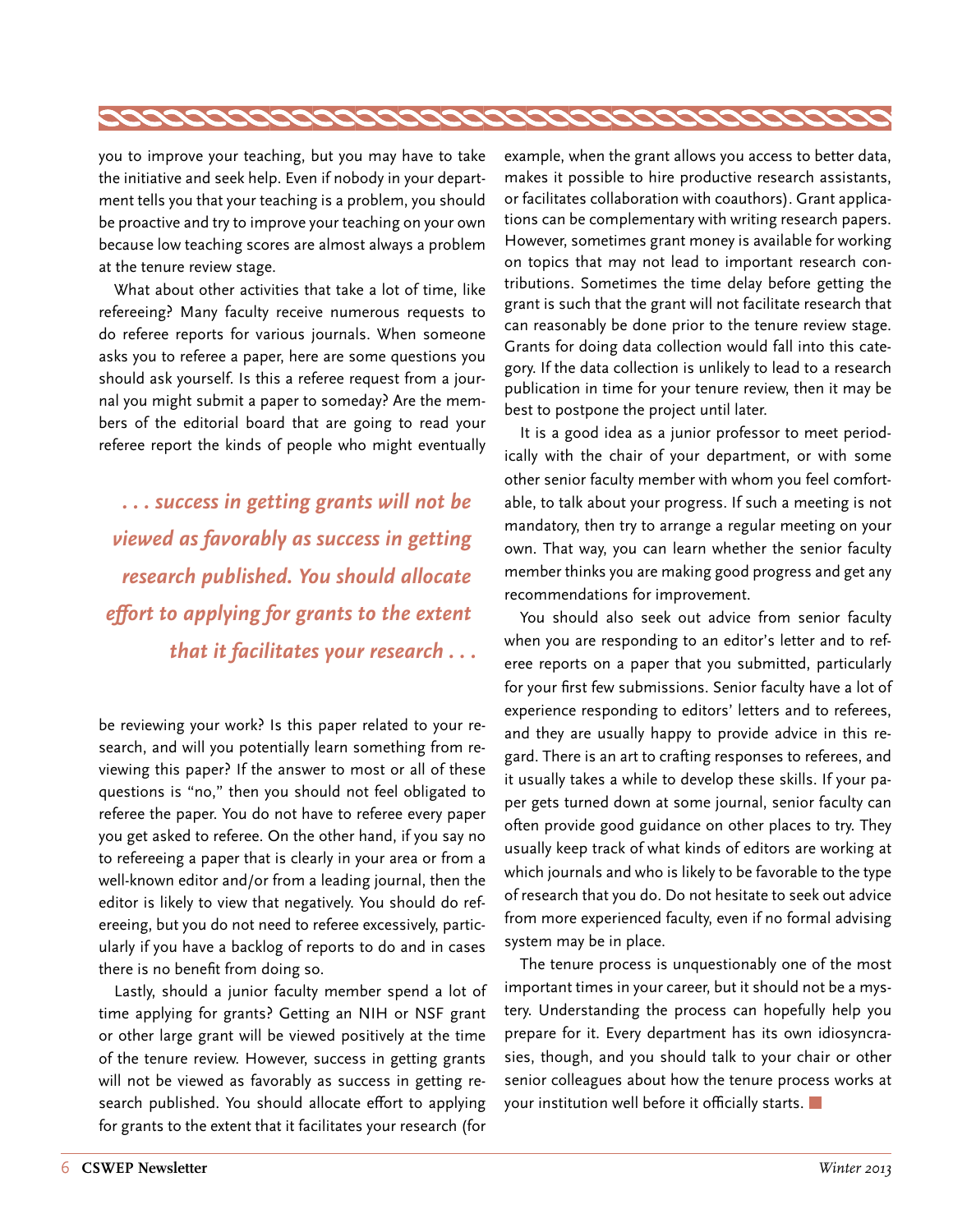# **The Tenure Process at Liberal Arts Colleges**

*—Cecilia Conrad, MacArthur Foundation*

<span id="page-6-0"></span>

On paper, liberal arts colleges base tenure decisions on the same criteria as master's degree or researchintensive (R-1) institutions: research,

teaching, and service. However, teaching and service generally receive more weight at a liberal arts college than at an R-1 university. How much more weight will depend on the institution, and the expectations for research vary widely.

The guidance that I provide here is based on my experience as the academic dean at Scripps College and Pomona College and as a trustee at Muhlenberg College. It is general guidance and you will need to adapt it to the specifics of your institution. If you haven't already done so, read the relevant section of your faculty handbook for your institution and make an appointment with the Dean or the chair of the faculty personnel committee to review the procedures.

#### **Teaching**

What distinguishes liberal arts colleges from other types of institutions is the close interaction between faculty and students, an emphasis on excellence in teaching, and the integration of academic and residential life. A teaching load of 3-3 is standard, but a few wealthy, highly selective colleges have a 2-2-course load. In addition, you are expected to hold regular office hours, to be available for appointments outside of office hours, to supervise independent student work or senior theses, and, at most institutions, to serve as a pre-major academic advisor. In other words, you will be devoting considerable time and effort to formal and informal teaching activities. Hence, it makes sense that those activities will count in the tenure decision.

To evaluate teaching effectiveness, some colleges supplement the standard Likert-scale, end-of-the-semester course evaluations with personal narratives from students. For example, Pomona College, Muhlenberg College, and Amherst College solicit retrospective letters of evaluation from students and former students. Evaluations of teaching effectiveness may also

include classroom visit reports and assessments of teaching materials by external reviewers.

I list below, in no particular order, tips on how to meet the standards for teaching effectiveness:

- • Before you begin, find out about the department's standards for grading, the typical workload for readings and assignments, etc. If you plan to deviate from the department norm, communicate this to students in the syllabus or on the first day of class.
- Don't wait until the end of the semester to solicit student feedback. Periodically ask individual students, ideally representing a range of performance, whether the pace of the class is too fast or too slow, how much time they are spending on homework assignments, etc., and recalibrate as needed. One-onone conversations are likely to be more informative than responses to a formal survey, and they build relationships. A student who has been asked once is likely to volunteer feedback in the future.
- Read the narrative comments on your end of semester course evaluations.
- If you receive feedback from students or peers suggesting the need for improvement, seek expert advice on what changes are needed and make them. Liberal arts colleges may have formal resources such as a teaching and learning center or a teaching consultant to assist you. If not, identify a senior colleague, perhaps someone in a different department, with a reputation for quality teaching and ask for advice. One oft-neglected resource is auditing the classes of other professors.
- Read articles on pedagogy, and attend a teaching workshop or sessions on economics education at the ASSA meetings.
- • Document your efforts to improve teaching. The teaching statement in your tenure dossier should show that you have been self-reflective about your teaching and conscientious about making adjustments as needed. Keep copies of syllabi, course assignments, web pages, and even lecture notes.

**continued on next page**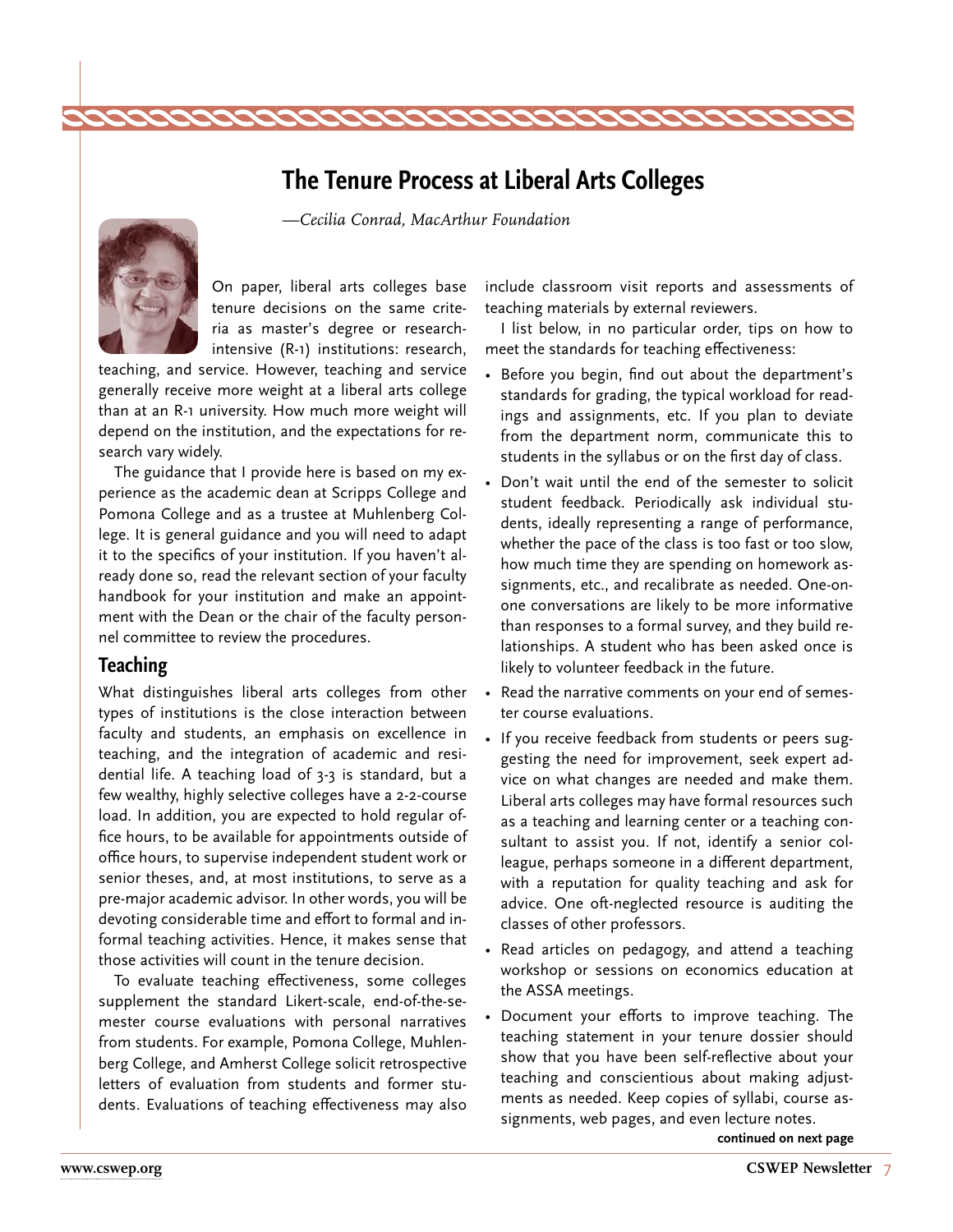<span id="page-7-0"></span>

Finally, a liberal arts college is a small place. Informal information—I call it "the buzz"—will influence the assessment of your teaching. If enrollments are good and if your colleagues, particularly those in other departments, hear good things from their advisees about your classes or hear you talk about your teaching, they will lean toward a positive assessment.

#### **Professional Activity (Research)**

Just as at an R-1 institution, successful candidates for tenure in economics at liberal arts colleges will have published articles in peer-reviewed journals. Expectations as to the number of articles published and the quality of journals in which articles are publications vary considerably across institutions. Although a few institutions have begun to publish specific guidelines regarding research

# *The biggest challenge at a liberal arts college is finding time to produce research.*

expectations, liberal arts college faculty are reluctant to codify a number of publications or other specific criteria. The best source of information will be senior colleagues both within your department and in related disciplines. Generally, the expectation for the number of publications will be lower at a liberal arts college than at R-1 institution, with some tradeoff between quality and quantity.

Peer-reviewed economics research published in scholarly journals is the gold standard at liberal arts colleges, but liberal arts colleges may be receptive to other forms of scholarly work. For example, the dossier of a successful candidate might include three or four peer-reviewed articles and a policy monograph issued by a well-respected think tank or cited in legislative testimony. Research on teaching and learning that is published in peer-reviewed journals may be given nearly the same weight as more traditional scholarship. In addition, liberal arts colleges are likely to value interdisciplinary work.

The highest-ranked liberal arts colleges solicit external evaluations of professional activity, but this practice is a new one at many other institutions and there are still a few liberal arts colleges that rely entirely on internal

assessments of professional activity. Typically, the list of external referees will include individuals recommended, either directly or indirectly, by the candidate under review. The list of referees will also include individuals with experience at liberal arts colleges.

The biggest challenge at a liberal arts college is finding time to produce research. Teaching is a time-intensive activity, and the students at liberal arts colleges have high expectations with respect to faculty engagement. The immediate rewards from working with students are seductive as compared with the long-term, sometimes frustrating experience of getting an article published. Tasks can't be delegated to graduate research assistants. You will need to customize a research strategy to your institution and your personality. Here are some examples of strategies that have worked:

- If you have high-quality undergraduate students, identify ways in which they can make meaningful contributions to your research. Engaging undergraduates in your research will help you finish the project and will count as part of the teaching dossier. Undergraduate assistants can prepare annotated bibliographies or literature reviews, collect and format data, conduct preliminary analyses of data, and keep you thinking about your research.
- Collaborations with colleagues at R-1 universities can give you indirect access to graduate research assistants and other resources. One challenge for maintaining a research agenda at a liberal arts college is isolation. You are likely to be the only person with your sub-specialty (e.g., labor economics, public economics) in your department. Participate in seminars at nearby universities. Invite senior researchers to give presentations at your college. If geography permits, explore whether there is office space that you might use once a week or even once a month.
- Join a peer-mentoring group either with economists at other institutions or with faculty from other disciplines at your institution. A recently tenured faculty member at Pomona finished a book manuscript in part by organizing weekly writing sessions where faculty from across disciplines gathered in a classroom with laptops to write.

When you prepare your tenure dossier, be aware of the membership of your college's tenure review committee. Typically, the committee will not include economists. The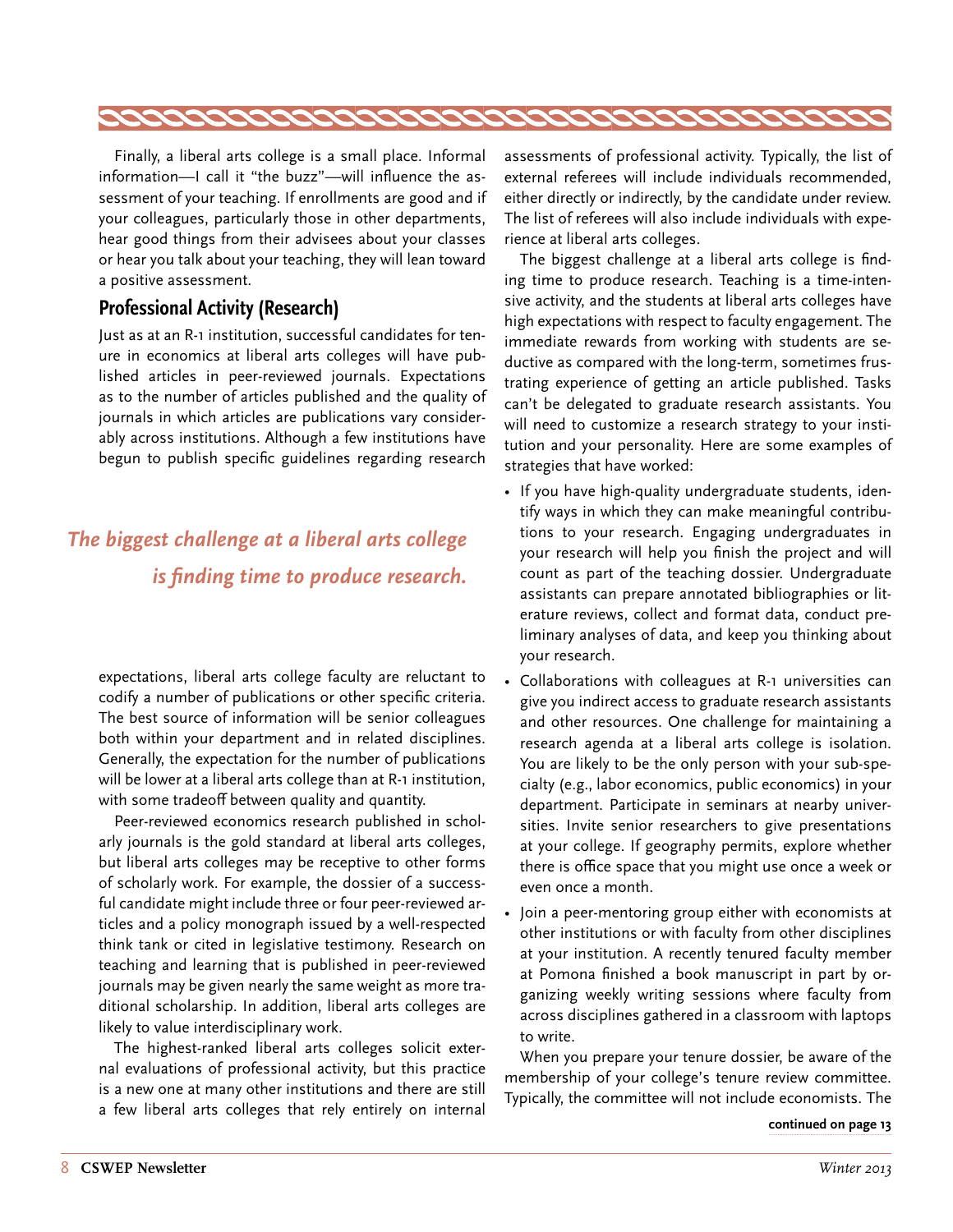### **Tenure Letters**

*—Rachel Croson, University of Texas at Dallas*

<span id="page-8-0"></span>

Almost every institution, from the top research universities to liberal arts colleges, requires that faculty who are coming up for tenure be externally re-

viewed by scholars in their field. In this article, I discuss some challenges specific to the external review process and provide some advice on how to manage those challenges.

Research-intensive universities typically seek 10-15 letters for each tenure candidate while other colleges and universities often seek from three to eight letters. Letters come from above-rank faculty (usually full professors, but sometimes tenured associate professors). Although most letters come from faculty at peer or aspirational institutions, individuals who are themselves well respected but are at lower-ranked institutions are sometimes solicited to write letters as well.

However, not everyone who is asked to write a letter agrees to do so, and an exceptionally low positive response rate is considered a negative signal. How do you as a tenure candidate ensure that your letters are written by the right evaluators, and who are the right evaluators anyway?

#### **Who Should Be Asked?**

Ideally, letters should be written by leading scholars in your field of specialization who have no conflict of interest and can objectively evaluate your work. The latter two conditions (no conflicts and objective evaluation) typically exclude co-authors and sometimes exclude dissertation advisors, although occasionally these individuals are asked to write an additional, "non-armslength" letter for other purposes. However, the biggest challenge is ensuring that the letters are requested from appropriate individuals in your field.

This challenge especially emerges when the tenure committee includes members who are not in your field of specialization, for two reasons. First, the committee members may simply not know who the leading scholars in your field are. One strategy that I have found helpful is to identify *objective* sources that list those individuals and to communicate that information to the chair of the tenure committee. This does not mean that you should name your friends. It means that you should find resources to help your committee identify the right letter writers. For example, the masthead of a field journal, the attendance list of an NBER or similar specialty conference, or examples of ASSA sessions where this type of work is presented can provide guidance to tenure committees and ensure that the people

*When you finish a paper and are ready to send it to a journal . . . go through the reference list and send a copy to everyone who isn't dead*

who are asked to write letters are indeed specialists in the field.

Second, each field has its own idiosyncrasies. Perhaps there is a political or philosophical divide or a famous senior faculty member who is particularly challenging. Having a frank discussion with your tenure committee chair about any "minefields" in your area can ensure that letters are solicited and interpreted appropriately.

#### **Developing Letter Writers**

Ideally, when your letter writers are asked to write on your behalf, they are already familiar with your work. Indeed, the most common reason why letters are declined (and one of the most damaging things that a letter can say) is "I've never heard of her."

To avoid this challenge, you need to identify and develop your letter writers early in your career. This means thinking *now* about who might write your letters at tenure time and engaging in interactions with them well beforehand. These interactions can take multiple forms; for example, you might invite potential letter

**[continued on page 14](#page-13-0)**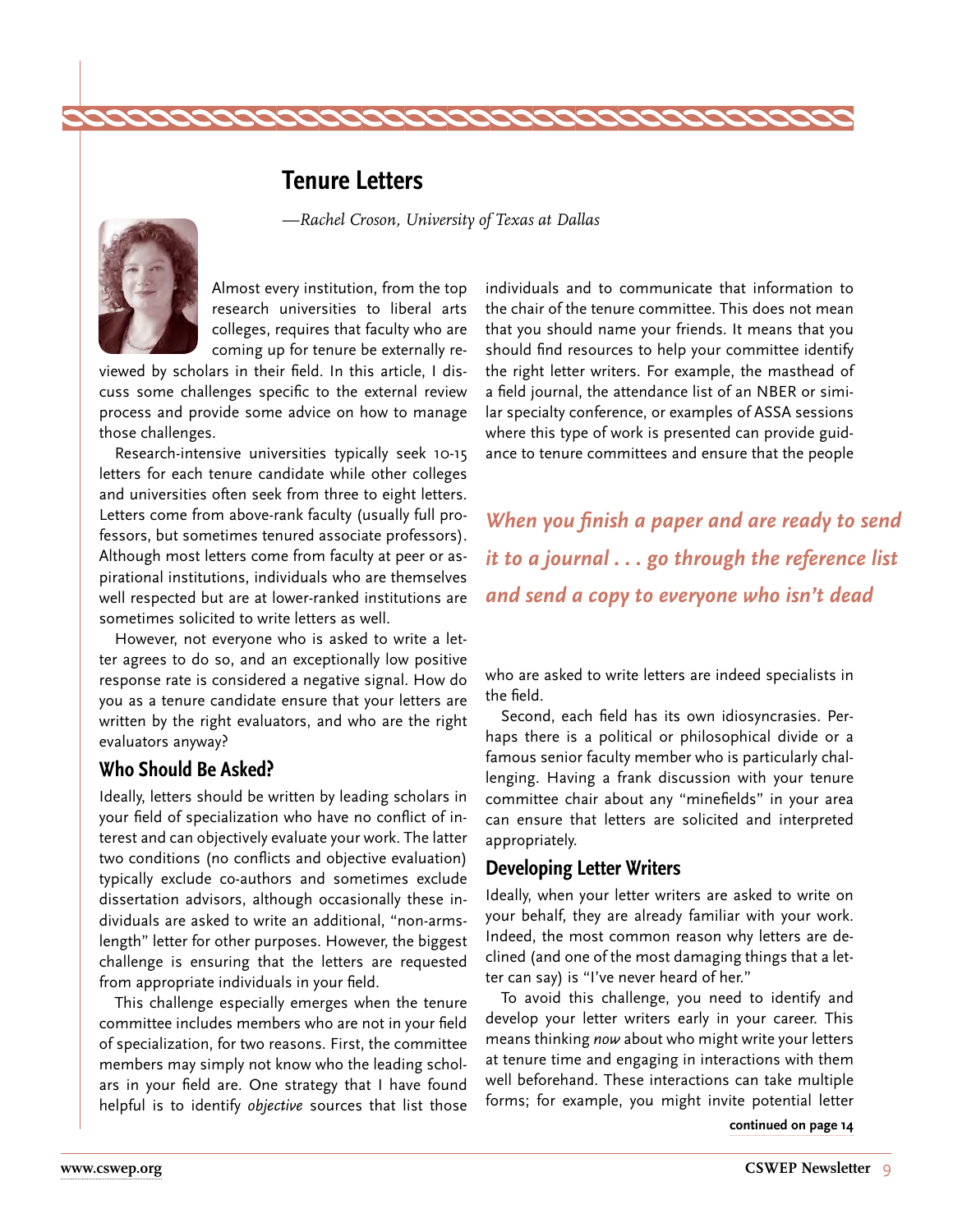# **Should I Stay or Should I Go Now? Going on the Job Market Prior to Tenure**

<span id="page-9-0"></span>

*—Donna K. Ginther, University of Kansas*

There are many reasons to consider going on the job market after obtaining your first job and before receiving tenure. You may have personal

reasons to relocate, such as a joint location problem or a regional preference. You may have professional reasons, such as finding a department that is a better match for your research and advancing your career. Or you may want to change sectors from academic to non-academic or vice versa. In this essay, I discuss navigating the job market as a pre-tenure junior economist and the special case of going on the job market when you are coming up for tenure.

When going on the job market as an advanced junior economist, it is important to send a strong signal to potential employers. These days, many new PhDs have a publication before finishing their degree. Thus, if you are looking to stay within academia, it is best to wait 2-4 years after the PhD so that you have published some of your dissertation and have had a chance to develop new research projects. A strong junior candidate should have published one or two papers from her dissertation, presented at conferences, given seminars at other universities, and have one or two working papers in addition to the dissertation research. It is ideal to have a letter writer who knows your work but is not part of your dissertation committee.

If you started in a non-academic job and want to move into academia, your job market signal needs to be very strong in order to be competitive. In particular, you need at least two publications in good journals (top general or field journals) and professional activities that resemble those of junior academics. If you are desperate to move into academia and have no time to publish, I strongly encourage you to consider a postdoc in order to have sufficient time to develop your research and become competitive for academic jobs.

In general, a pre-tenure economist will apply for assistant professor listings and be competing against the regular crop of new PhDs. Some institutions express a preference for advanced junior economists, and I

recommend that you apply to those positions if they are a good fit. In addition, the Federal Reserve banks often have a preference for hiring seasoned junior economists. Most Federal Reserve banks have strong research departments, so if you want a research job you should consider these positions.

Moving from a current job to a new job has its benefits. You can and should be picky. Don't apply for positions that you would not seriously consider taking. It is a waste of your time and the institution's time for you to do so. If you know someone at a prospective employer, I suggest calling and asking about the position and whether you would be a good fit. Sometimes universities list "Any Field," but they really want to hire a macroeconomist. Knowing that information will be helpful to you as you decide to apply. Your colleague at the prospective employer should be able to provide information on the job search and let you know whether they think you are a good fit. If you do apply based on their advice, your colleague will likely advocate for your candidacy within the department.

In order to preserve relationships at your current employer, I suggest that in most cases you be discreet about going on the market. Your chair and colleagues may resent your wanting to leave, and if you do not manage to get an offer, that will send a negative signal and may affect your treatment at your current employer in the future. Discretion is not always possible given *Econ Job Market Rumors,* but most potential employers will understand your desire to be discreet. However, if you are leaving as the result of a joint location problem—to find two jobs at the same institution or to be closer to your partner or spouse—then you should tell your department chair. It may provide the institution with needed impetus to assist with your joint location issues.

Since it will be difficult to keep your status on the market entirely secret, you need to be careful about how you describe your current department, colleagues, and reasons for being on the market. Prospective employers want to hire people who will have a positive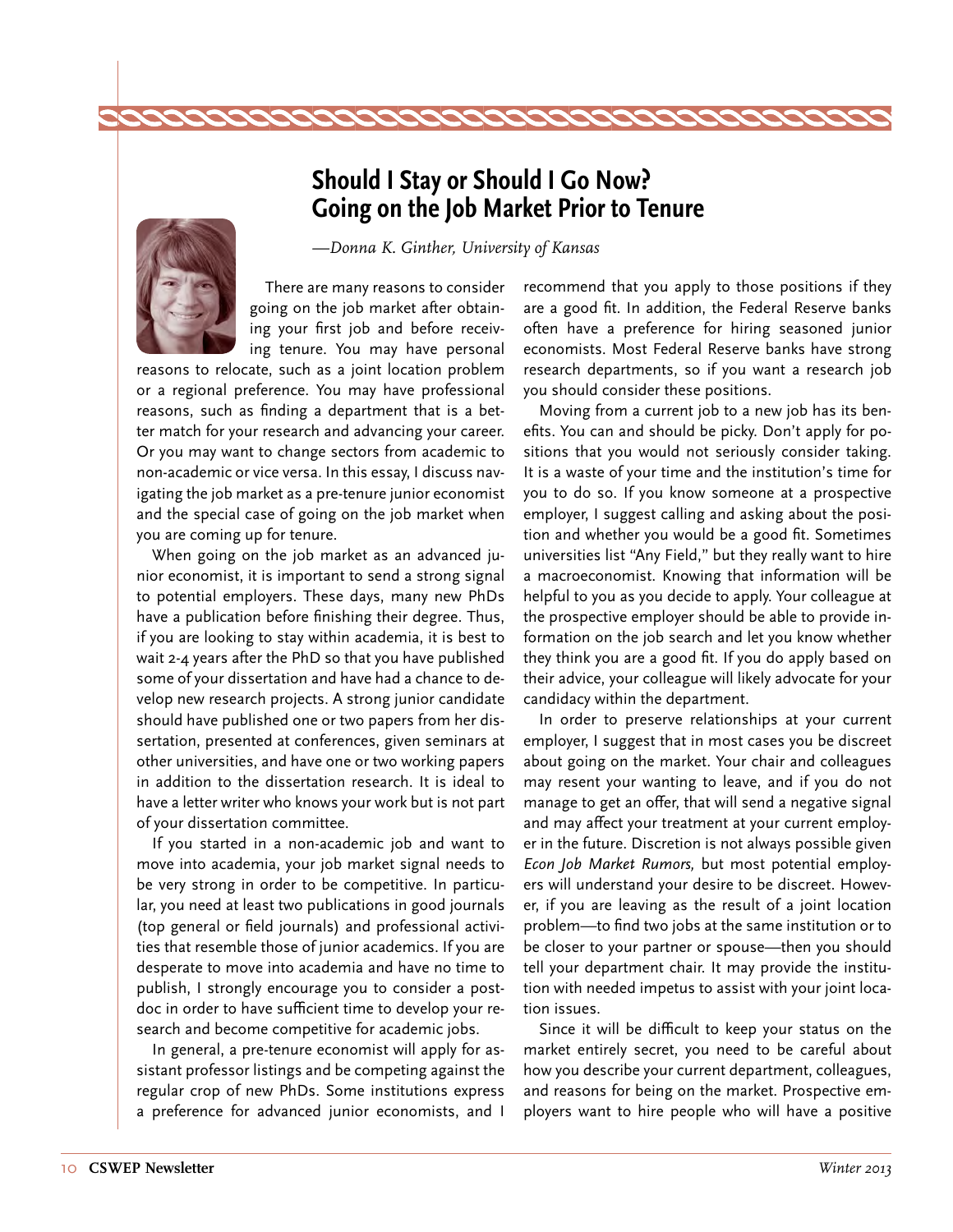

impact on their department, and no one wants to hire a negative or disgruntled colleague.

#### **Going on the Job Market When You're Up for Tenure**

Going on the job market when you are up for tenure is generally a good idea. It is more difficult to move with tenure, and if you do want a new or better job, the year before or during your tenure process is a good time to go on the market. Your job market signal should be strong at that stage of your career, and there may even be an opportunity for you to get a tenured offer at another institution. There are several issues to consider when going on the market near your tenure review.

First, if your department has signaled that you are unlikely to get tenure, I recommend that you forgo the tenure process and go on the market as soon as possible. This will give you an opportunity to go on the market without the negative signal of being denied tenure. In some cases you may get a tenured offer at a lesser-ranked department or the opportunity to reset your tenure clock. The exception to this advice could be for those at the very top departments, where tenure rates are so low that a negative outcome is not a particularly negative signal. In this case, the process of recruiting letter writers might serve as an advertisement of the quality of your record and generate interest in you as a potential hire. You should seek advice from senior mentors on your decision if you think this situation applies to you.

Second, if you really want a new job, even if you have your department's support for tenure, I recommend going on the market the year before or during your tenure year. Your job market signal should be strong, and you should have developed a set of potential letter writers who could provide references for your job search. As before, you should be discreet in this case in order to preserve your existing relationships.

Third, if your department is supporting your tenure case, but the outcome is uncertain, you may want to go on the market as an insurance policy. The tenure process can be noisy—you may have your department's full support, but the higher levels of the administration may view your tenure case with skepticism. Having another job opportunity while being considered for tenure can be beneficial. If you are turned down for tenure, you can change jobs immediately. If you receive another offer, you may be able to improve your current situation. However, you should find out whether your institution takes a dim view of going on the market while being reviewed for tenure. Each institution is different, and you need to know how this will be viewed at all levels of the institution. Although economists understand rational utility-maximizing behavior, this may not be true of the dean or the administration. If you learn that your institution does not appreciate candidates going on the market while being considered for tenure, you should weigh this information carefully when you consider entering the market.

*Even minor issues can be important for your long-term productivity. I always have regretted not asking for better access to parking.* 

If you do receive a tenured offer, it may help your situation at your current employer. Generally, it is more difficult to get a tenured outside offer than tenure internally, so this signals that your record is strong. A tenured offer will also be helpful if you want to come up for tenure early. If you have a tenured offer from another comparable or better institution, this is a strong, positive signal to your current institution and will likely improve your probability of getting tenure. You can also use this offer to negotiate improvements in your job at your current institution. However, a tenured offer at a lesser-ranked institution may not even be countered. Be careful here—trying to use an offer from a lesser-ranked institution to get tenure or to negotiate higher pay, a lower teaching load, or the like may alienate your current colleagues.

#### **Negotiating When You Get an Offer**

In academia, a faculty member only has bargaining power between when they receive an offer and before they accept it. This is the best time to negotiate the terms of your employment. I recommend reading one of Linda Babcock and Sara Leschever's books, *Women Don't Ask: The High Cost of Avoiding Negotiation—and Positive Strategies for Change* or *Ask For It: How Women Can Use the Power of Negotiation to Get What They Really Want,* prior to going on the job market so that you can prepare yourself for the negotiation process.

Start by knowing the market price for economists and asking for a salary that is competitive. Salary results from **continued on next page**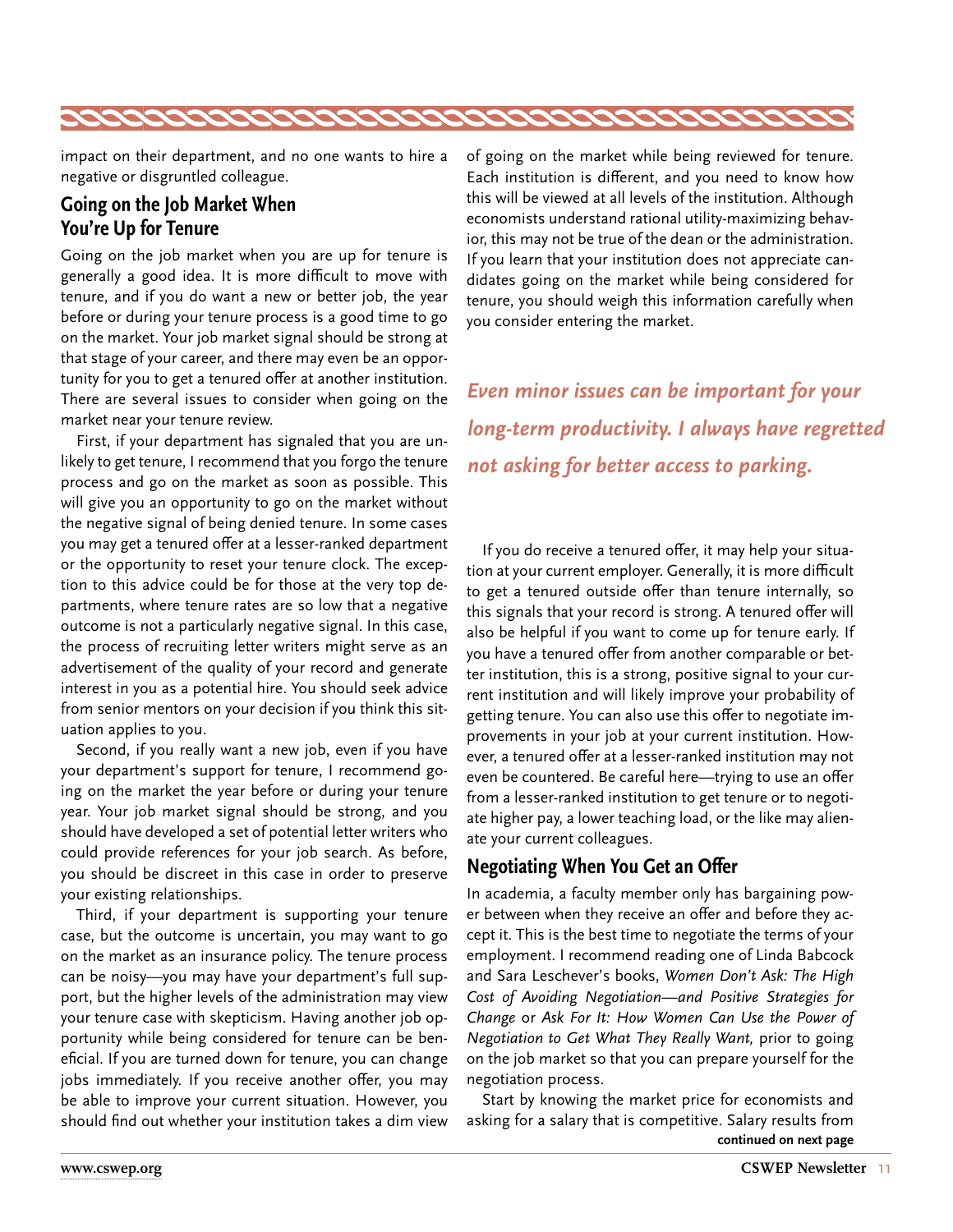

the AEA's Universal Academic Questionnaire are published in the *Papers and Proceedings of the American Economic Review.* The latest article was published in 2012 and is available at **[http://pubs.aeaweb.org/doi/pdfp](http://pubs.aeaweb.org/doi/pdfplus/10.1257/aer.102.3.631)[lus/10.1257/aer.102.3.631](http://pubs.aeaweb.org/doi/pdfplus/10.1257/aer.102.3.631)**. The article provides information on the average starting salary by academic rank and institution type. I suggest that you use this information to evaluate whether your salary offer is competitive. If your starting salary is a bit below the market, as your salary is adjusted over time as a percentage of your base, you will fall further and further behind the market salary for economists. Thus, it is important to maximize your starting salary offer.

Next, know thyself. What is important for you in taking a new job? Is it money, research support, a reduced teaching load, or other considerations? I would start by making a list of everything that you need and want from your new position and asking for it once you receive your first offer. For example, if you want tenure or a shorter tenure clock, now is the time to get this in writing. One-time expenditures (e.g. computers, data, office furniture) are often easier for universities to accept than paying salaries above the market rate. You will only get what you need if you ask.

Other considerations can be very important. There's an old saying, "If Mama Ain't Happy, Ain't Nobody Happy." The same is true for your partner, spouse, and children. You want to negotiate an offer that maximizes your household utility and minimizes the costs of relocating. Always ask the institution to cover your packing and moving expenses. Moving is stressful and disruptive, and any assistance the university can provide in defraying the financial and psychic costs is very important. If you have a joint location issue, ask for assistance now. Universities are increasingly willing to assist with another academic job or in some cases placement services for your non-academic spouse or partner. If you need daycare for your children or want paid parental leave, these are also important considerations. Read the relevant sections of the faculty handbook before negotiating.

Even minor issues can be important for your long-term productivity. I always have regretted not asking for better access to parking. While parking far from my office gives me an opportunity to get more exercise, it makes it time consuming to get to meetings because I always have to search for the elusive parking space. When I suggested making a list of everything that is important for you and your work, I did mean everything!

Unless you are certain that you want to leave your current institution, you will also want to negotiate with your current employer to see whether they would be willing to improve your compensation and working arrangements once you have an outside offer. Few new job offers are perfect, and you will want to weigh your potential new job against what is hopefully an improved position at your current employer. I recommend negotiating the best deal with your prospective employer and then showing that written offer to your current department chair. As before, I suggest writing down a list of changes that will improve your current employment situation and sharing that with your chair as well. The chair will most likely take this to the Dean's office and ask for support in providing a counter offer. Most likely, your current institution will not fully meet your offer. Your chair is an economist who knows that you will be indifferent iff the Benefit of New Job – Cost of Moving = Improved Benefit of Current Job. Also, you need to know your current employer's policies. Some institutions are very explicit about not countering offers from nonacademic employers or lesser-ranked institutions. You should keep this in mind as you negotiate with your current employer. If the institution refuses to counter or barely attempts to counter when you have an offer from a comparable or better institution, then you should seriously consider changing jobs.

#### **Making the Decision to Move**

In some cases, one offer dominates the other and the decision is easy. In other cases, the decision to move is not so clear. You need to carefully weigh the costs of moving. In my experience, it takes about one year to reestablish your household in a new location where you know how to get to where you need to be, where to buy groceries, where to have fun, and where to find appropriate activities for your family. I recommend asking for a reduced teaching load to assist with making this transition. If you are moving a spouse, partner, or family, it's important to have their support. If the move causes personal difficulties it will likely create professional difficulties as well, and you need to keep this in mind as you weigh your decision.

In conclusion, it is easier to move prior to tenure than after receiving tenure. As you consider going on the job market prior to tenure, make sure that you have a strong signal, apply for jobs that you would seriously consider taking, and negotiate an offer that meets both your personal and professional needs.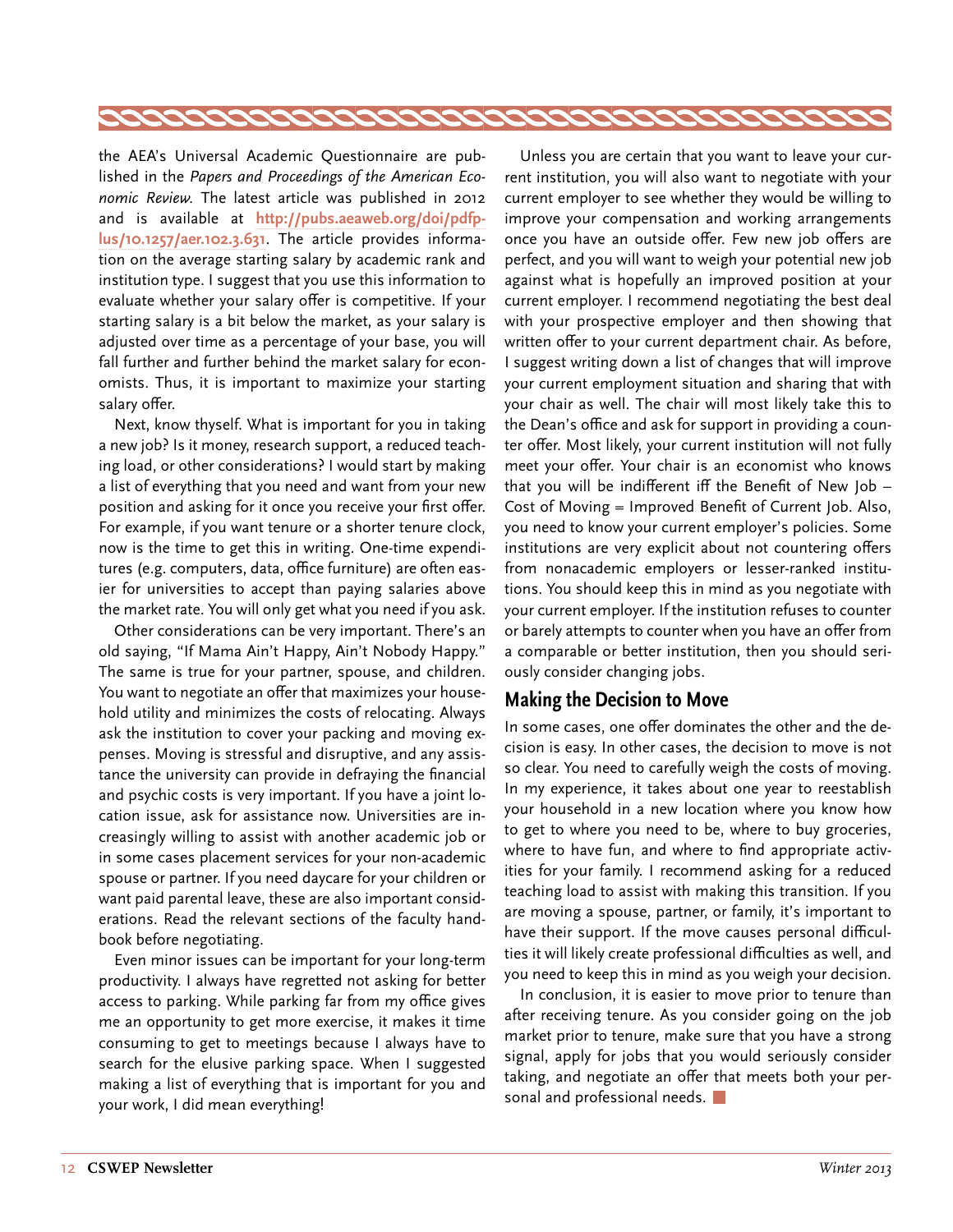<span id="page-12-0"></span>

# **Liberal Arts Colleges continued from [page 8](#page-7-0)**

membership may include faculty from the Arts, the Sciences, and the Humanities. Your research statement will need to translate your research into language that they can understand, and it will need to contextualize your work so that they can appreciate its significance for your discipline or for society.

#### **Service**

Faculty at liberal arts colleges have the governance responsibilities common to all faculty but may also have responsibility for tasks performed by professional staff at larger institutions. Examples of these tasks include premajor advising, fellowship advising, oversight of animal welfare, and assessment of educational learning outcomes. Generally, institutions protect pre-tenure faculty from major service responsibilities, but I've seen examples in which pre-tenure faculty have been asked to serve as department chair or on major committees related to college accreditation (my own experience).

Many colleagues will tell you to avoid college service at all cost. I disagree. College service is one way to build relationships outside of your department. At a liberal arts college, the individuals who will make the tenure recommendation on your case will largely come from outside of your department. Knowledge of who those people are and having those people know you can be very helpful.

- Choose your college service wisely. You want a committee that meets, but not too frequently. Ideally, the committee should not have much homework; most of the committee's work happens at the committee meeting.
- Once you are on a committee, take the work seriously: attend the meetings; let the committee chair know if you will be absent; be attentive—do not read email, grade papers, etc.
- Identify a senior colleague to give you advice on when to say "no" to service assignments or, even better, who will intervene on your behalf to protect you from excessive service.
- Find out if your college values service to your profession, e.g., editorial boards, organizing conference panels, etc.
- Find out if your college values service to the local community. (The letter for my promotion to full professor applauds my volunteer work in the community, but I

am certain that service would not have helped me get tenure.)

Service is not weighted very heavily at the tenure review stage, but faculty personnel committees will look for evidence that you will be a full participant in faculty governance and in the life of the college post-tenure.

#### **The Review Process**

Liberal arts colleges tend to hire tenure-track faculty with the expectation of a life-time appointment. At most (not all) liberal arts colleges, the review process is designed to maximize your chances of tenure with many opportunities to get feedback and advice before the final decision. Fully exploit those opportunities!

- By the end of the first year, you should expect some feedback on teaching effectiveness. If a first-year review is not part of the formal process at your institution, ask one or two senior colleagues to visit your classes, read your course evaluations, and discuss them with you.
- At the time of contract renewal, the college's personnel committee should conduct a formal review encompassing teaching, professional activity, and possibly service. Even though this review should give you very clear direction on what is needed to achieve tenure, I suggest meeting one-on-one with senior colleagues in your department to hear individual assessments of your dossier.
- As you prepare for the tenure review, discuss with senior colleagues whether you should include or exclude works-in-progress; ask someone outside of economics to review your research and teaching statements for clarity and accessibility; and if you have the opportunity to suggest external referees, ask close colleagues at other institutions for recommendations.

My last piece of advice might be impossible to follow. Once you submit your dossier, relax. In packing for my recent move, I found a journal that I kept during my review for tenure at Barnard. I was a complete wreck! I even contemplated buying a Red Wing shoe franchise and withdrawing my file. So I can't tell you how to relax, but try to do it. And, good luck!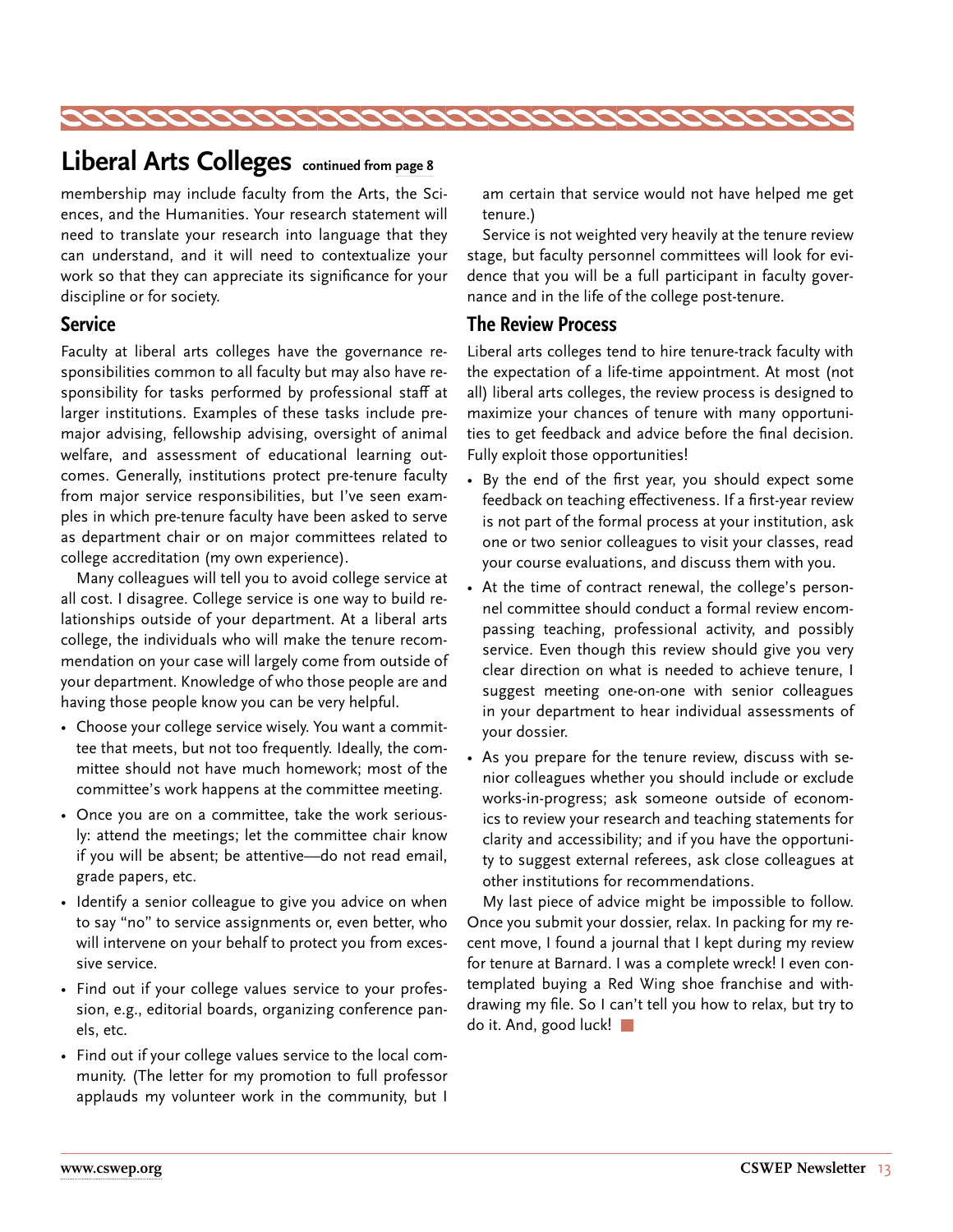# <span id="page-13-0"></span>**Tenure Letters** continued from [page 9](#page-8-0)<br> **Top 10 Tips for Writing Research, Teaching,**

writers to your institution to give a talk, you might arrange to give a talk at their institution, or you might attend conferences where they present. Ensure that you send them your papers, whether electronically or on paper, and provide feedback on their own work in progress when possible. Meeting and engaging in substantive discussions with these individuals is an important investment, and it should be one of your major goals when attending a conference.

Note that this is *not* about getting these individuals to like you. It is about getting them to know you as a scholar in their field and to become familiar with and to respect your work. One wonderful piece of advice I received as a junior faculty member involved circulating your working papers. When you finish a paper and are ready to send it to a journal, my mentor suggested, go through the reference list and send a copy to everyone who isn't dead. Indicate where in the paper they are cited and ask for any comments or suggestions they might have. Very few individuals will respond (although you should be profoundly grateful to the ones who do). But even without response, this will ensure that they have at least seen your work.

#### **Taking Turns and Naming Names**

At most institutions, you will name some number of potential letter-writers, and your committee or other institutional bodies will name others. These lists will be pooled, and letters will be requested from all or a subset of those names. Tenure candidates sometimes worry (excessively) about whose name should go on which list. This worry is typically unfounded.

You should name letter writers who are experts in your field and who you believe will write you strong and positive letters. If there is an unusual or somewhat unknown individual who would be particularly appropriate and who your committee members might not know, you should also name them on your list. While the final report will indicate which letter writer came from which list, this information is not typically pivotal in the discussion of a tenure case.

External letters are, and are perceived to be, a particularly frightening part of the tenure process. Active engagement with the process can help to ease some of this fear. Some strategies mentioned in this article include identifying potential letter writers early in your career and ensuring that they are familiar with your work, and providing objective resources to tenure committees to ensure that the people who are asked to evaluate your work are indeed specialists in your field.

# **and Service Statements**

1. Read the relevant sections of the faculty handbook or tenure and promotion handbook thoroughly, and follow them carefully. If your institution does not require a statement (sometimes called a narrative), ask your department chair and your tenure committee chair if you should include one anyway.

3. Start working on your statement well in advance of the deadline. It may take far longer to write than you anticipate.

3. Ask recently-tenured colleagues at your institution—and not just in your department—if you can read their statements. Pay attention to length, topics, and tone.

4. Non-departmental faculty and administrators typically put more weight on the statement than departmental faculty, who are more familiar with your research, teaching, and service. Try to avoid jargon, and make sure your statement is comprehensible to people outside of economics.

5. You probably want to write a different statement aimed at fellow economists who work in your area, or at least have part of the research section aimed at this audience. This group is more interested in the technical details of your research whereas readers at your institution are more interested in your contributions to the field.

6. Include a forward-looking component in your statement. What directions do you expect your research to take in the future? What courses would you like to offer? What department or university committees are you interested in serving on? Your colleagues want to know that you are committed to the institution and will continue to do research and be a good teacher and colleague after earning tenure.

7. Ask your department chair, your tenure committee chair, and colleagues both inside and outside your institution to read and comment on a draft of your statement. Give them the draft far enough in advance for you to get and incorporate their feedback.

8. Acknowledge and address any weaknesses and what constructive actions you've taken to address them. If your pretenure review included any areas for improvement, your statement should indicate how you addressed those areas.

9. Don't cover your entire life history. You don't want to be terse, but no one wants to slog through an overly-long statement. You should showcase your strengths while acknowledging areas for growth. Your annual reports are also part of the tenure file, and those list everything you've done every year.

10. Proofread it, and ask someone else to proofread it for you. If your institution has a writing center, ask them to help you.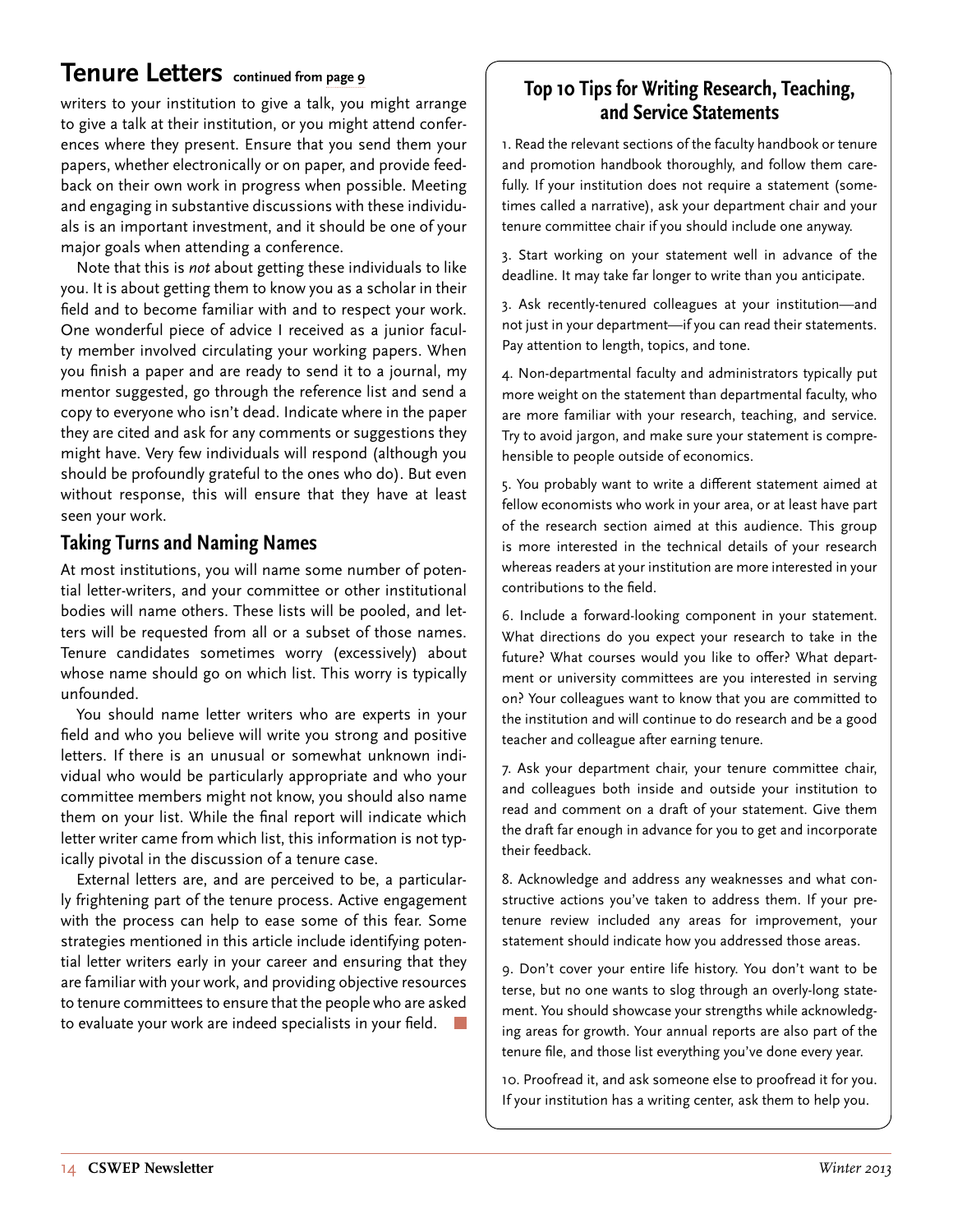### <span id="page-14-0"></span>**2012 Report continued from [page 1](#page-0-0)**

sessions at the annual AEA Meeting, publishes a thriceyearly newsletter (choc full of articles and information for those at the beginning of their career), and celebrates the research accomplishments of young female economists by awarding the Bennett Prize as well as the exceptional mentoring and promotion of women's careers by conferring the Bell Award. CSWEP also conducts a variety of formal and informal mentoring activities, most notably the CeMENT Mentoring Workshops.

The first part of this report covers new developments and CSWEP's ongoing activities. The second part updates the annual statistical report on the status of women in the economics profession. The third contains wellearned acknowledgements.

Before recounting CSWEP activities it is worth noting that there are likely many spillovers from CSWEP activities that are impossible to list or quantify. CSWEP activities raise the awareness among men and women of the challenges that are unique to women's careers and that can be addressed with many types of actions, from inclusive searches to informal mentoring activities. In addition, much of the information and advice freely disseminated by CSWEP can be of great value not just to female economists but to all economists and especially to any junior economist, whether male or female and whether minority or not.

#### **I. CSWEP Activities**

#### **First Biennial Mentoring Breakfast held January 2013 in San Diego**

In January 2013 at the AEA Meeting, CSWEP held the first Biennial CSWEP Mentoring Breakfast. Organized by Board members **Linda Goldberg** and **Terra McKinnish,** this was a meet and greet affair. Thirty senior women and the first 110 junior economists who applied gathered for a modest breakfast and a rich networking experience. Participants could pick a table where the discussion was open-ended or a table with a topic such as research, handling referees reports, teaching, grants, work-life balance, and questions unique to junior women. Many had their immediate questions answered. Others initiated peer-to-peer or junior-senior mentoring relationships. The discussions went on long after the breakfast officially ended. With a waiting list of applicants who had to be turned away, this event was a tremendous success. There are plans to repeat this event, or if feasible an expanded version, in 2015.

#### **Bennett and Bell Winners**

Established in 1998 and awarded biennially, the 2012 **Elaine Bennett Research Prize** recognizes and honors outstanding research in any field of economics by a woman at the beginning of her career. This year's prize went to **Anna Mikusheva** for her work on econometric inference. Mikusheva is the Castle-Krob Associate Professor of Economics at the Massachusetts Institute of Technology.



Also established in 1998 but given annually, the **Carolyn Shaw Bell Award** recognizes an individual for outstanding work that has furthered the status of women in the economics profession. The 2012 award went to **Catherine C. Eckel** for making mentoring of and advocacy for women an integral part of her career and modeling this for the rest of us. A leader in experimental economics, Eckel

**Catherine C. Eckel**

is the Sara and John Lindsey Professor of Economics at Texas A&M University.

Press releases for both awards are available at **[http://](http://www.aeaweb.org/committees/cswep/) [www.aeaweb.org/committees/cswep/](http://www.aeaweb.org/committees/cswep/)**. Sincere thanks are due to all involved in determining these awards.<sup>1</sup>

#### **CeMENT National Mentoring Workshop**

As success breeds success, the effective mentoring of young women economists has become ever more central to CSWEP's aims. Taking center stage are the internationally recognized<sup>2</sup> annual CeMENT (previously CCOFFE) Mentoring Workshops which, in alternate years, target either women in departments where research accomplishments determine promotion (the *National* Workshops) or women in liberal arts schools at which teaching receives more weight (the *Regional* Workshops). The success of

**continued on next page**

<sup>1</sup> Many thanks to the 2012 Bell committee: Board member **Susan Averett** (Chair), Board member **Linda Goldberg,** and previous Bell recipients **Elizabeth Hoffman** (2010) and **Sharon Oster** (2011); and also to the 2012 Bennett committee: former Board member **Nancy Rose** (Chair), Board member **Petra Todd,** and former Bennett winner **Monika Piazzesi** (2006). **Susan Athey,** the 2000 Bennett winner, graciously pinch hit for **Nancy Rose** when she recused herself from the final decision. For holding to high standards and spotlighting the extraordinary accomplishments of women in economics, we owe an enormous debt to the challenging work of each member of these distinguished committees. This debt extends to all those who nominated the extremely competitive field of candidates for each award as well as to all those who wrote supporting letters for the candidates.

<sup>2</sup> Using CeMENT as a model, the American Philosophical Association and the Royal Economic Society's Women's Committee have both run successful mentoring workshops; WiNE (the European Economic Association's women's group) and economists in China, Japan, and South Korea are working on similar workshops.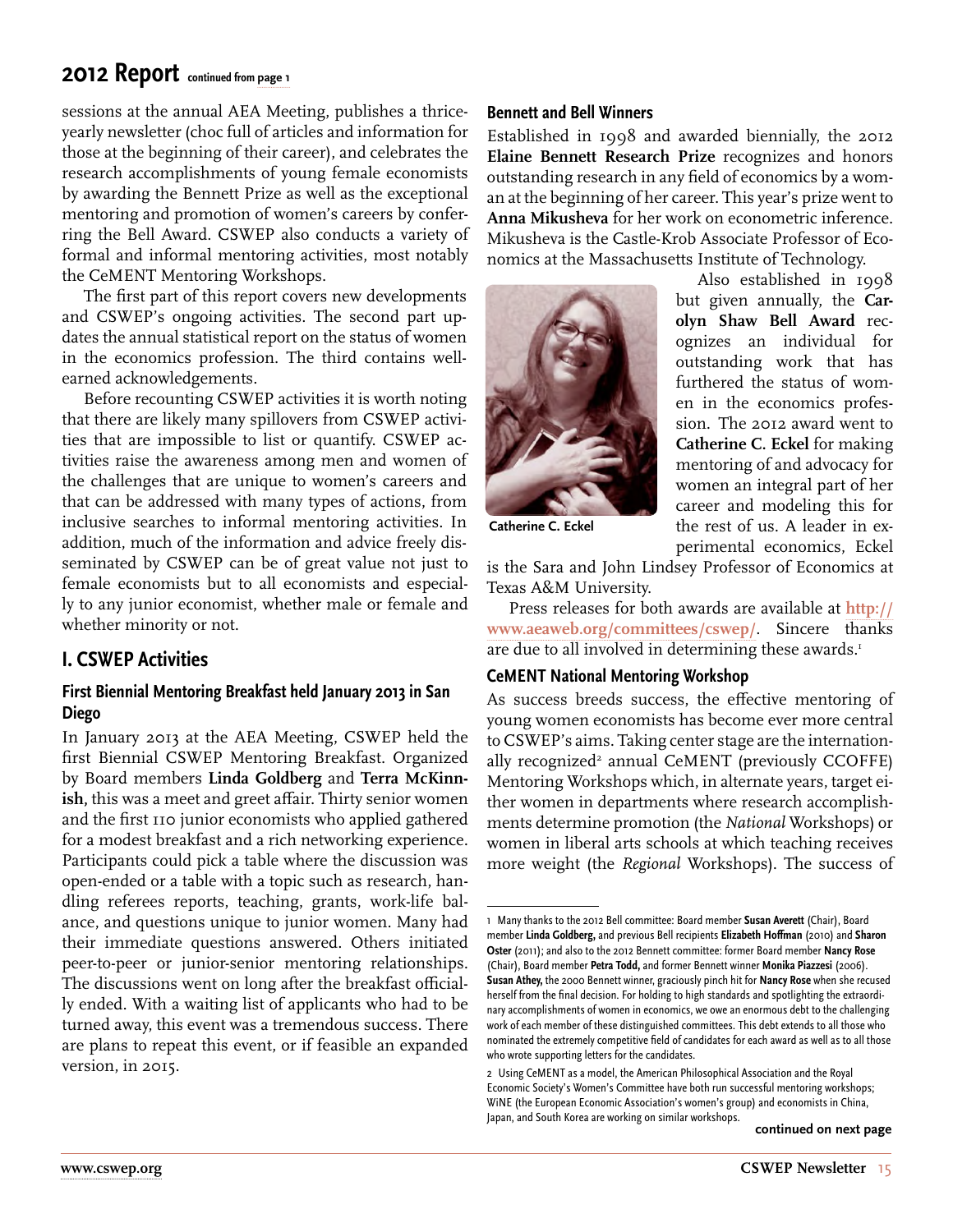these Workshops has been rigorously documented<sup>3</sup> and they are now funded by the AEA on an ongoing basis.

The National Workshops are held in even numbered years during the 2.5 days immediately following the AEA Annual Meeting. Organized by board member **Terra McKinnish,** 2012 saw the ninth CeMENT National Mentoring workshop. Forty-one junior and 16 senior women economists gathered as mentees and mentors for plenary talks and small group sessions. Large group discussions on career development topics were interspersed with small group sessions, pairing two mentors with five junior economists with similar research interests. The six large group sessions focused on the topics of research and publishing, teaching, grants, work-life balance, the tenure process, and professional networking. The small group sessions allowed each junior participant to received detailed feedback on a working paper. **Nancy Lutz,** Program Director for Economics at NSF, helped to kick off the workshop and spoke on the grants panel. The Chicago Fed graciously hosted the main workshop dinner. In the planning stage is the next Regional Workshop, to be held at the Southern Economic Association Meeting in November 2013.

Thanks to the initiative of **Terra McKinnish,** CSWEP has posted all of the reading materials for the 2012 Ce-MENT National Mentoring Workshop at **[http://www.](http://www.aeaweb.org/committees/cswep/mentoring/reading.php) [aeaweb.org/committees/cswep/mentoring/reading.php](http://www.aeaweb.org/committees/cswep/mentoring/reading.php)**. Many of these readings are drawn from feature articles in past issues of the CSWEP Newsletter. Most are germane to the career of any junior economist, male or female.

#### **Sponsored Paper Sessions at the AEA Meetings**

As described in the Fall 2011 Newsletter found at **[http://](http://www.aeaweb.org/committees/cswep1/newsletters/CSWEP_nsltr_Fall_2011.pdf) [www.aeaweb.org/committees/cswep1/newsletters/](http://www.aeaweb.org/committees/cswep1/newsletters/CSWEP_nsltr_Fall_2011.pdf) [CSWEP\\_nsltr\\_Fall\\_2011.pdf](http://www.aeaweb.org/committees/cswep1/newsletters/CSWEP_nsltr_Fall_2011.pdf)**, CSWEP sponsored six paper sessions totaling 24 papers on gender and on international and development economics at the AEA Meeting in Chicago. Two committees selected these papers from an open and highly competitive field of entries. The high quality of these sessions reflected the open and highly competitive selection procedure. Eight papers, in turn, were published in two synthetic sessions in the May 2012 *Papers and Proceedings of the AEA.4*

#### **AEA Summer Economics Fellows Program**

Begun in 2006 with seed monies from NSF and designed and administered by a joint AEA-CSMGEP-CSWEP committee, the AEA Summer Economics Fellows Program aims to enhance the careers of underrepresented minorities and women during their years as senior graduate students or junior faculty members. Fellowships vary from one institution to the next, but experienced economists mentor the fellows who, in turn, work on and often present their own research. Selected from 43 applicants, Summer 2012 saw 13 summer fellows immersed in the research environments of the Federal Trade Commission, International Monetary Fund, Bureau of the Census, Board of Governors, and six regional Federal Reserve Banks. Thanks to the hosts for their active support of this program, one that is valued by hosts as well as Fellows. Evaluations from 2012 Fellows heaped praise on the program. In the works are efforts to increase the number of successful minority applicants and to smooth out the number of applicants each year.<sup>5</sup>

#### **Additional networking activities**

CSWEP conducts numerous other activities. Each year CSWEP orchestrates receptions for networking and seeing old friends at the AEA meetings (joint with CSMGEP) as well as at the Eastern, Southern, Western, and Midwestern Association Meetings. Getting accepted into a paper session at a regional meeting tends to be straightforward. Thus, except for the large Southern Economics Association Meeting, CSWEP has shifted its focus to growing the number of professional development sessions and panels. For example, **Kaye Husbands Fealing**  (former CSWEP Midwestern representative) put together a well-attended session at the MEA meetings in Evanston that included **Anne Winkler** on "Balancing Research and Teaching," **Nancy Lutz** (NSF) on "Getting Grants," **Seema Jayachandran** (Northwestern) on "Research Funding and Promotion," and **Meredith Crowley** (FRB-Chicago) on "Non-Academic Careers." For this work and lots more, thanks are due to the CESWEP Board's 2012 regional representatives: **Susan Averett** (Eastern), **Shelley White-Means** (Southern), **Jennifer Imazeki** (Western), and **Anne Winkler** (Midwestern).

CSWEP continues to administer the Haworth Mentoring Fund (which enables potential mentees to piggy back mentoring activities onto the visit of seminar speakers).

#### **2012 CSWEP Newsletters**

Under the able direction of oversight editor **Made**line Zavodny, CSWEP published three issues.<sup>6</sup> In a

<sup>3</sup> Based on random assignment to participation and tracking the subsequent careers of both participants and those who were randomized out of participation, a rigorous evaluation showed that "CeMENT increased top-tier publications, the total number of publications, and the total number of successful federal grants in treated women relative to controls." Blau et al., "Can Mentoring Help Female Assistant Professors? Interim Results from a Randomized Trial" (American Economic Review, May 2010: 352).

<sup>4</sup> Thanks to **Susan Averett, Ron Oaxaca, Linda Goldberg,** and **Rohini Pande** for evaluating the many submitted abstracts and composing the sessions.

<sup>5</sup> Many thanks to the 2012 committee for screening and matching: **Dan Newlon** from the AEA (Chair) whose efforts have undergirded this program from the get go in 2006, CSWEP Board member **Cecilia Conrad,** CSMGEP Board member **Janice Shack-Marquez,** and lastly **Dick Startz,** the moving force in creating this program when he served on the CSWEP Board and who has guided it ever since.

<sup>6</sup> Current and past issues of the Newsletter are archived at **[http://www.aeaweb.org/com](http://www.aeaweb.org/committees/cswep/newsletters.php)[mittees/cswep/newsletters.php](http://www.aeaweb.org/committees/cswep/newsletters.php)**. Readers who are not receiving the Newsletter can become subscribers at **<https://www.aeaweb.org/committees/cswep/members/index.php?new>** or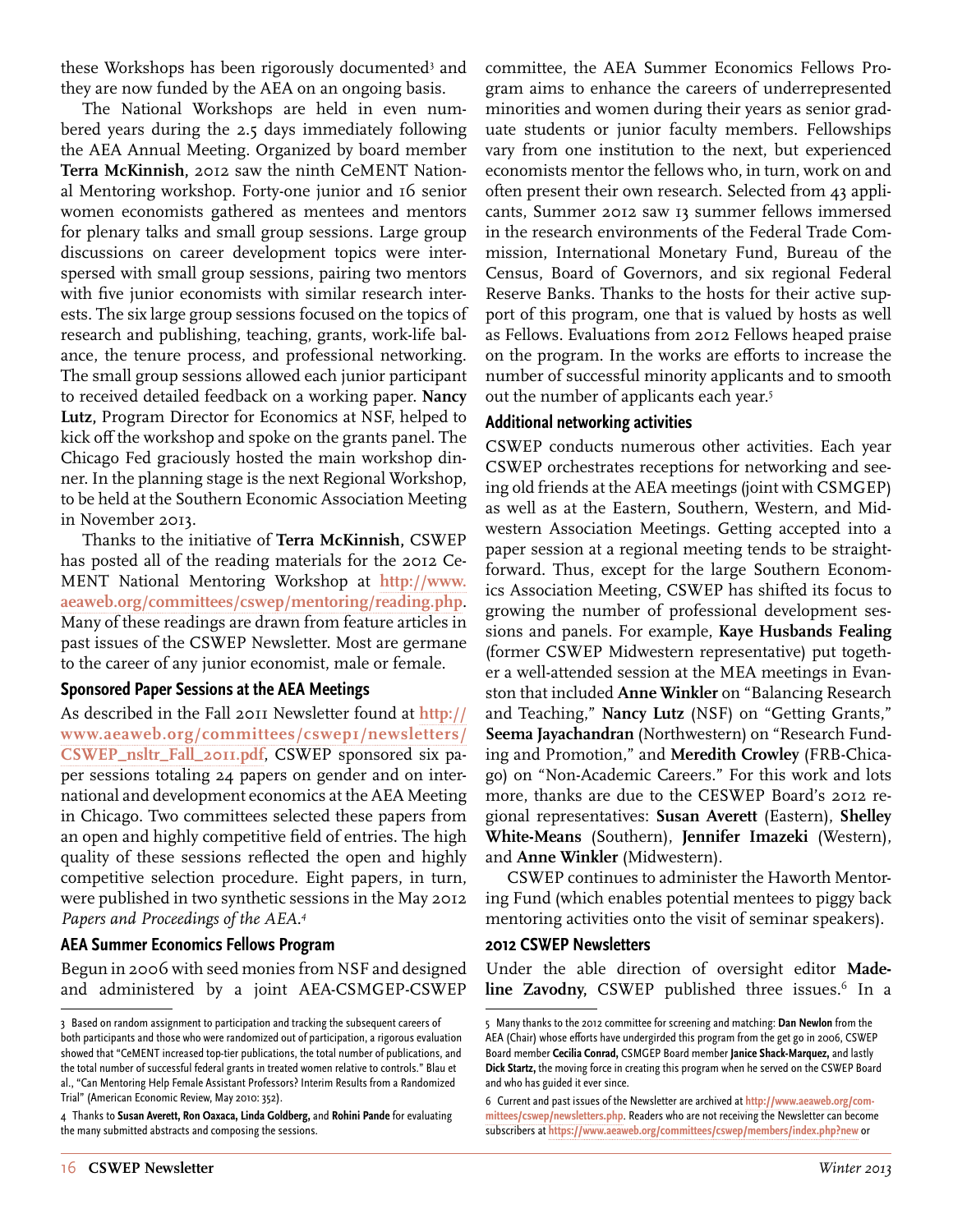long-standing tradition, each featured a theme chosen and introduced by a guest editor who, in turn, cajoled several authors to write the featured articles. The quality of these articles is consistently high, and many live on as advice to junior economists long after the "pages" of the *Newsletter* have "yellowed." Speaking for CSWEP, the Chair (who is the official editor but does almost none of the work) extends a warm thanks to all these contributors.7

 In the Winter *Newsletter* Board member and Guest editor **Jennifer Imazeki** put together a special feature on "An Introduction to Social Media in Economics." **John Whitehead** wrote on teaching with blogs and **David McKenzie** and **Berk Özler** on their impact. **Rachael Connelly** wrote on the necessity and the how's of self-promotion. While *Newsletter* features typically target the career development of junior economists, this one was definitely to the benefit of senior economists!

For the Spring issue the guest editor was Board member **Shelly White-Means.** She directed attention to "Working in an Interdisciplinary Context." **Ramona Zachary** helped us to understand what colleagues from other disciplines hope to get from an economist. Two other authors showed us interdisciplinarity at its best. **Elizabeth Peters**  did so for population and social policy programs, and **Joni Hersch** did so for interdisciplinary Ph.D. programs.

In the third and final Fall 2012 issue, Board member **Kevin Lang** took over as guest editor and directed our attention to the "International Job Market for Academic Economists," an increasingly important segment of the job market that had not been covered in earlier issues. **Denise Doiron** and **William Schworm** wrote on Australia, **Lin Zhou** on China, **Maia Güell** and **José V. Rodríguez Mora** on Europe, and **Yukiko Abe** on women in Japan. **Shulamit Kahn** and **Megan MacGarvie** assessed the effect of working outside of the U.S. on scientific productivity.

#### **CSWEP and Social Media**

In addition to carrying out CSWEP's normal functions, an ad hoc committee is studying CSWEP's presence on the web via social media and communications more generally. In addition to making CSWEP's activities more accessible to younger economists, an anticipated side effect is the expansion of circulation of the Newsletter.

update their account at **[https://www.aeaweb.org/committees/cswep/members/index.](https://www.aeaweb.org/committees/cswep/members/index.php?step=1) [php?step=1](https://www.aeaweb.org/committees/cswep/members/index.php?step=1)**

#### **II. The Status of Women in the Economics Profession**

As noted above, the Committee on the Status of Women in the Economics Profession is charged by the American Economic Association with monitoring the status of women in the profession. This section presents results from our annual survey on the gender composition of economics departments. We surveyed 122 economics departments with doctoral programs (henceforth called doctoral departments) and 147 economics departments without doctoral programs. $^8$ 

Because of the poor response rate of liberal arts departments, this report does not include the results from liberal arts departments. Efforts to increase the number of responses from liberal arts schools are still underway, and these will be reported in the *2013 Report.*

Starting with the intake of students into Ph.D. programs, *(i) the percentage of women entering Ph.D. programs has declined steadily over the last five years and stands at 29.3%. This is less than the 31.3% in 1997 when CSWEP first tracked this variable and much less than the peak of 38.8% in 2000.* Unless reversed, this constitutes a serious problem in the representation of women at every rank for generations going forward.

Additional facts stand out. *Broadly speaking (ii) except for entering Ph.D. students, the last 16 years show notable growth in women's representation at all other levels; (iii) at every level in the hierarchy, women have been and remain a minority; and (iv) the higher the rank, the lower the representation of women.*<sup>9</sup>

Tracking the representation of women in cohorts of academics as they moved though graduate school up through the academic ranks shows that *(v) since 2000, cohorts of new Ph.D. students saw no loss of women relative to men between matriculation and graduation with a Ph.D., and (vi) there has been little in the way of serious relative losses of women between earning the degree and becoming an assistant professor.* In contrast and as found in earlier studies, *(vii) there appears to be a significant relative loss of women in the transition from assistant to associate professor.* To assess the transition from associate to full, the data are simply inadequate.<sup>10</sup>

<sup>7</sup> The contributions of **Madeline Zavodny** cannot be overstated. Organizer par excellence, she is the real brain behind the Newsletter. She works with the guest editors, writes up missing pieces, makes continued improvements, oversees all of those boxes of announcements, coordinates with the Chair's administrative assistant, and drags the column "From the Chair" from its author. She is also is a selfless, lightning-quick copy editor and we are all in her debt. Last but not least among her endless list of tasks, **Helen Kalevas,** CSWEP administrative assistant, formats the Newsletter, puts up with the flow of last-minute changes from the chair, coordinates with the printer, and sees to distribution.

<sup>8</sup> The 2012 CSWEP surveys were sent to 122 economics departments with doctoral programs and 147 non-Ph.D. departments listed in the Carnegie Classification of Institutions of Higher Education (2000 Edition) "Baccalaureate Colleges – Liberals Arts" as well as to six additional departments with only undergraduate and Masters degrees. We received responses from 120 of the departments with doctoral programs and harvested the data for the remaining two departments from the web.

<sup>9</sup> At every stage subsequent to attaining the Ph.D., the percentage female declines: about 5 percentage points between new Ph.D.'s and assistant professors, about 6.5 percentage points between assistant professors and tenured associates, and about 10 percentage points between tenured associates and full professors.

<sup>10</sup> Because full professors can be in rank for more than 25 years, at a minimum we would need data on the age distribution within the full professor ranks and perhaps somewhat less crucially, the associate professor ranks. **continued on next page**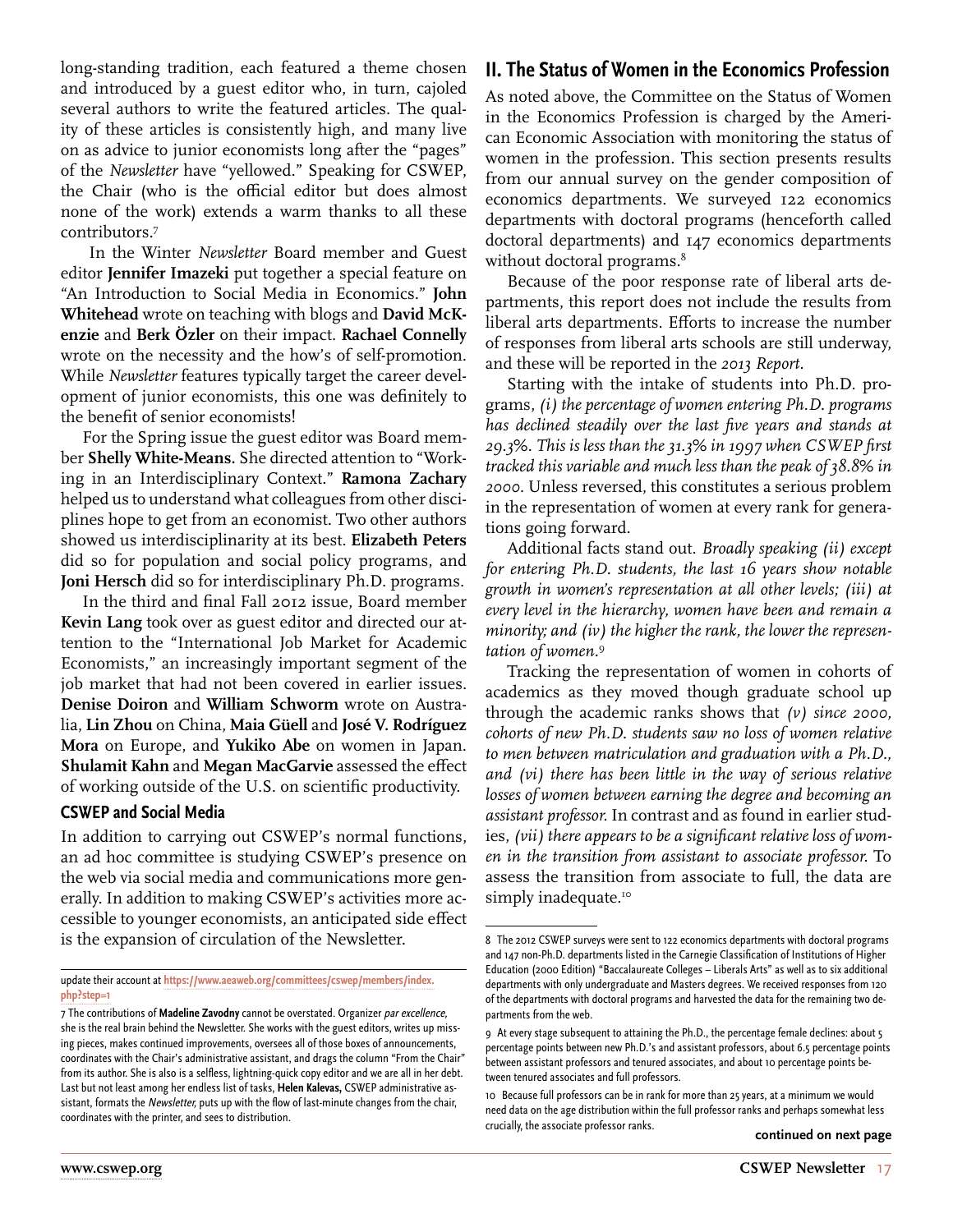| Table 1: The Pipeline for Departments with Doctoral Programs: Percent of Doctoral Students and Faculty who are Women |  |  |
|----------------------------------------------------------------------------------------------------------------------|--|--|
|                                                                                                                      |  |  |

|                                     | 1997  | 1998  | 1999    | 2000    | 2001  | 2002  | 2003  | 2004  | 2005  | 2006  | 2007  | 2008  | 2009  | 2010  | 2011  | 2012  |
|-------------------------------------|-------|-------|---------|---------|-------|-------|-------|-------|-------|-------|-------|-------|-------|-------|-------|-------|
|                                     |       |       |         |         |       |       |       |       |       |       |       |       |       |       |       |       |
| 1st yr students                     | 31.3% | 32.2% | 35.6%   | 38.8%   | 31.9% | 33.9% | 34.0% | 33.9% | 31.9% | 31.0% | 32.7% | 35.0% | 33.5% | 32.1% | 32.4% | 29.3% |
| <b>ABD</b>                          | 26.8% | 28.2% | 33.0%   | 32.3%   | 30.2% | 30.6% | 32.7% | 33.1% | 33.9% | 33.6% | 32.7% | 33.7% | 33.5% | 34.2% | 34.3% | 32.5% |
| New Ph.D.                           | 25.0% | 29.9% | 34.2%   | 28.0%   | 29.4% | 27.2% | 29.8% | 27.9% | 31.1% | 32.7% | 34.5% | 34.8% | 32.9% | 33.3% | 34.7% | 32.5% |
| Asst Prof (U)                       | 26.0% | 25.9% | 27.8%   | 21.4%   | 22.5% | 23.2% | 26.1% | 26.3% | 29.4% | 28.6% | 27.5% | 28.8% | 28.4% | 27.8% | 28.7% | 28.3% |
| Assoc Prof (U)                      | 11.1% | 15.9% | 27.3%   | 17.2%   | 10.0% | 17.2% | 24.0% | 11.6% | 31.2% | 24.6% | 20.0% | 29.2% | 25.0% | 34.1% | 30.8% | 40.0% |
| Assoc Prof (T)                      | 13.4% | 14.0% | 15.1%   | 16.2%   | 15.3% | 17.0% | 19.9% | 21.2% | 19.2% | 24.1% | 21.0% | 21.5% | 21.8% | 21.8% | 21.9% | 21.6% |
| Full Prof (T)                       | 6.5%  | 6.1%  | 6.5%    | 7.4%    | 5.8%  | 8.9%  | 9.4%  | 8.4%  | 7.7%  | 8.3%  | 7.9%  | 8.8%  | 9.7%  | 10.7% | 12.8% | 11.6% |
| All Tenured/<br><b>Tenure Track</b> | 13.4% | 11.9% | missing | missing | 15.2% | 15.2% | 15.5% | 15.0% | 16.1% | 16.3% | 15.5% | 16.9% | 16.9% | 17.5% | 19.0% | 20.9% |
| Other (Non-<br>tenure Track)        | 50.8% | 31.8% | missing | missing | 32.3% | 38.4% | 32.7% | 32.3% | 39.6% | 34.4% | 40.5% | 33.5% | 36.1% | 33.0% | 34.1% | 39.5% |
| N departments                       | 120   | 118   | 120     | 120     | 120   | 120   | 128   | 122   | 122   | 124   | 124   | 123   | 119   | 121   | 122   | 122   |

Note: T and U indicate tenured and untenured, respectively.

The remainder of Section II details these conclusions.

#### **Women's representation in the stocks of academics, 1997–2012**

For departments with doctoral programs, Table I and Figure 1 summarize women's representation for the past 16 years. "The Pipeline" emphasizes the representation of women in the stock of economists at each rank, from first-year students to tenured full professors.

The first row of the table (and the blue line with squares in the figure) show that after reaching a peak of 38.8% in 2000, the share of first-year graduate students who are women slumped to 29.3% in 2012, a 9.5 percentage point decline. Notably, the 29.3% is the lowest percentage since 1997, the first year CSWEP collected data on first-year students. A longer-term comparison of 2012 to 1997, one that totally disregards the peaks in between, shows "only" a 2.0 percentage point decline. *However measured, a 16 year decline in percentage of women in firstyear graduate programs does not bode well for the future representation of women at all ranks over the long term.*

Looking again at Figure 1, three additional facts jump out. *First, except for first-year Ph.D. students, the last 16 years show notable growth in women's representation at all other levels.*<sup>11</sup> *Second, at every level in the hierarchy, women have been and remain a minority. Third, the higher the rank, the lower the representation of women.*<sup>12</sup> This third fact has been described as the "leaky" pipeline, and we turn to examining this phenomenon more closely.

To compare the percentage of women who are assistant and tenured associate professors over time we note that earlier Reports<sup>13</sup> showed differences hovering close to 11 percentage points in the five years preceding 1997, the earliest year show in Table 1 and Figure 1. Hence, we can compare the differences between the assistant and associate levels in the eight years preceding 2000 to the 13 years beginning with 2000 and ending with 2012. The earlier differences (1992–1999) hovered around 11.6 percentage points whereas the difference in the 13 later years averaged 6.5 percentage points. Thus, while there was a definite drop in the difference around the turn of the century, there has been no further convergence, with an average difference of 6.5 percentage points stubbornly persisting to the present.

Over the 16 years shown in Figure 1, the percentage of tenured associate professors who are women grew from 13.4% in the first year to 21.6% in the last, an 8.2 percentage point increase. By comparison, the percentage of full professors who are women grew faster as a share of their initial level, but nonetheless rose only 5.1 percentage points (from 6.5% to 11.6%). The result is that the gap between the percentage of professors who are women at the associate and full levels has grown from 6.9 percentage points to 10.0. The gap between the two series averaged 10.5 percentage points over these 16 years. Interestingly, for the most recent six years the percent of associate professors who are women has been flat while the corresponding percent of full professors has been rising. Consequently the gap between the two has narrowed from the all-time recorded high of 15.8 percentage points

<sup>11</sup> Simple comparisons of 2012 to 1997 show that over these 16 years, women's share of new Ph.D.'s, assistant professors, tenured associates, and full professors grew 7.5, 2.3, 8.2, and 5.1 percentage points, respectively.

<sup>12</sup> At every stage subsequent to attaining the Ph.D., the percentage of women declines: about 5 percentage points between new Ph.D.'s and assistant professors, about 6.5 percentage points between assistant professors and tenured associates, and about 10 percentage points between tenured associates and full professors.

<sup>13</sup> Joan Haworth, "2002 Report on the Status of Women in the Economics Profession."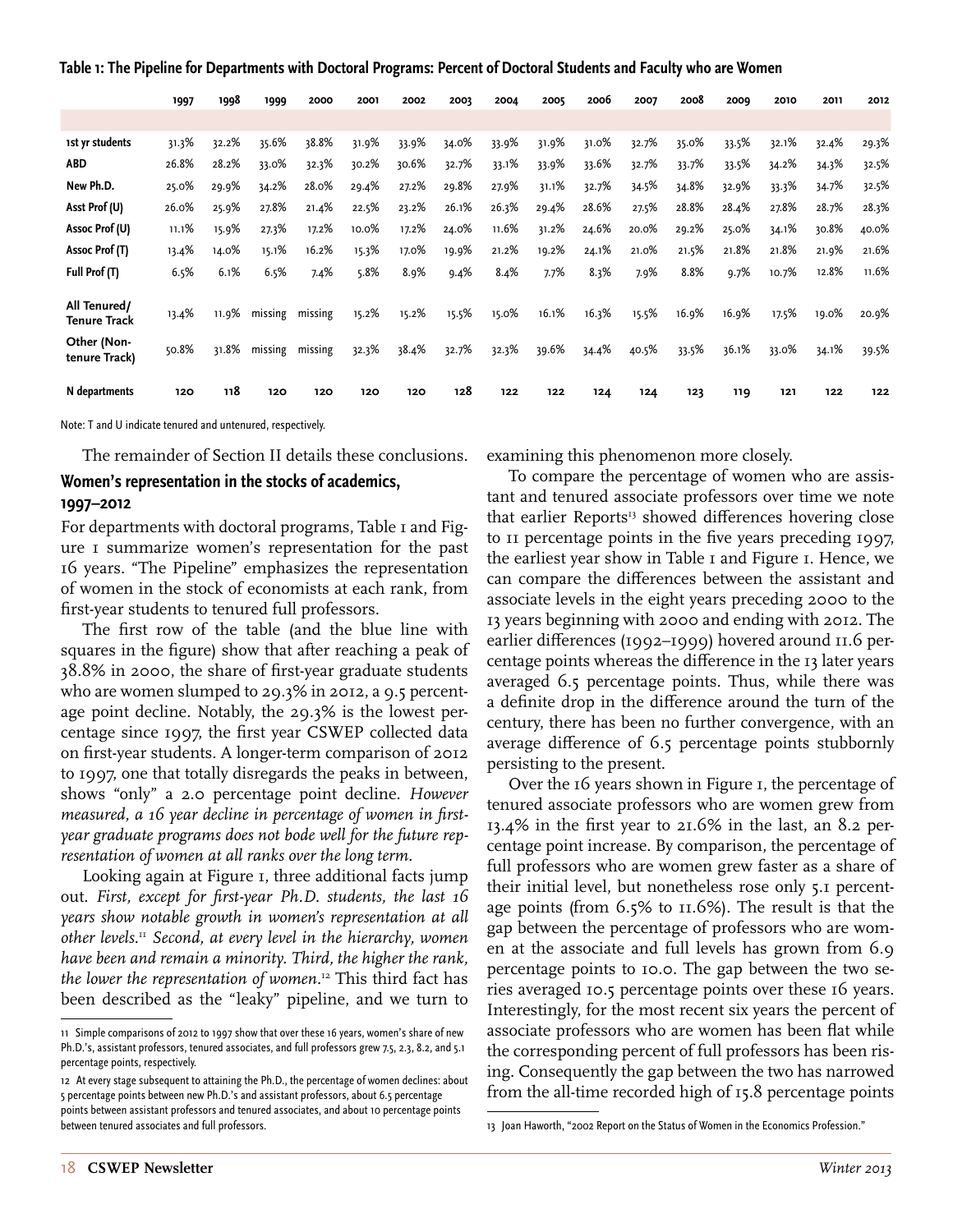**Figure 1. The Pipeline for Departments with Doctoral Programs: Percentages of Doctoral Students and Faculty who are Women Fall 2000- Fall 2011, All Ph.D. Granting Departments**



in 2006 to the current 10.0 percentage points mentioned above. Optimism is checked by the fact that the gap still stands at 10 percentage points, over 3 percentage points higher than it was 16 years ago.

While the picture of women's representation for the various ranks over the years presented above tells us where we have been and where we are now, it does not tell us how we got here or how to improve women's representation.<sup>14</sup> Past studies have found that, conditioning on years since degree and other observables, women have a lower probability of attaining tenure, take longer to attain tenure, and have a lower probability of being promoted to full.<sup>15</sup> To see how the CSWEP survey results fit with these past results, we turn to tracking the progress of academic cohorts over time, using a bare-bones model of lock-step progression through the ranks.

#### **A lock-step model**

In order to track the progress of academic cohorts over time we employ a bare-bones model of lock-step progression through the ranks. Assume that for our data movements through the ranks occurred as follows: five years elapsed from matriculation through earning the Ph.D., assistant professors were in rank for seven years and then were either promoted to associate or left the tenure track (within the universe of doctoral departments), and associate professors were in rank for seven years and then were either promoted to full or left the tenure track (within the universe of doctoral departments). In addition, assume that relative to men, women in later cohorts had at least as good a chance at advancement as women in earlier cohorts. Under these assumptions we can track the representation of women in a cohort that entered a Ph.D. program in year t (call them cohorts of vintage t matriculation) by looking at degree recipients in t+5, assistant professors in t+5+7 (by which time there are no assistant professors from vintages earlier than t), and associate professors in t+5+14 (by which time there are no associate professors from vintages earlier than t). We proceed to interpret the data in the light of this model.

Turning to deviations of the model from reality, some assistant professors get promoted in years four through

<sup>14</sup> One could isolate earlier sentences in the last paragraph and mistakenly interpret each one as showing either that our profession is doing well or that it is doing poorly with regard to advancing the representation of women. This highlights the difficulty of assigning meaningful interpretations to differences in a characteristic (percent female) of two stocks (associate and full professors) when the two stocks are comprised of individuals from nonoverlapping cohorts.

<sup>15</sup> Donna Ginther and Shulamit Kahn, "Women in Economics: Moving Up or Falling Off the Academic Career Ladder?" Journal of Economic Perspectives, Summer 2004; and Donna Ginther and Shulamit Kahn, "Women's Careers in Academic Social Science: Progress, Pitfalls, and Plateaus" in The Economics of Economists, Alessandro Lanteri and Jack Vromen, eds. Cambridge: Cambridge University Press, forthcoming.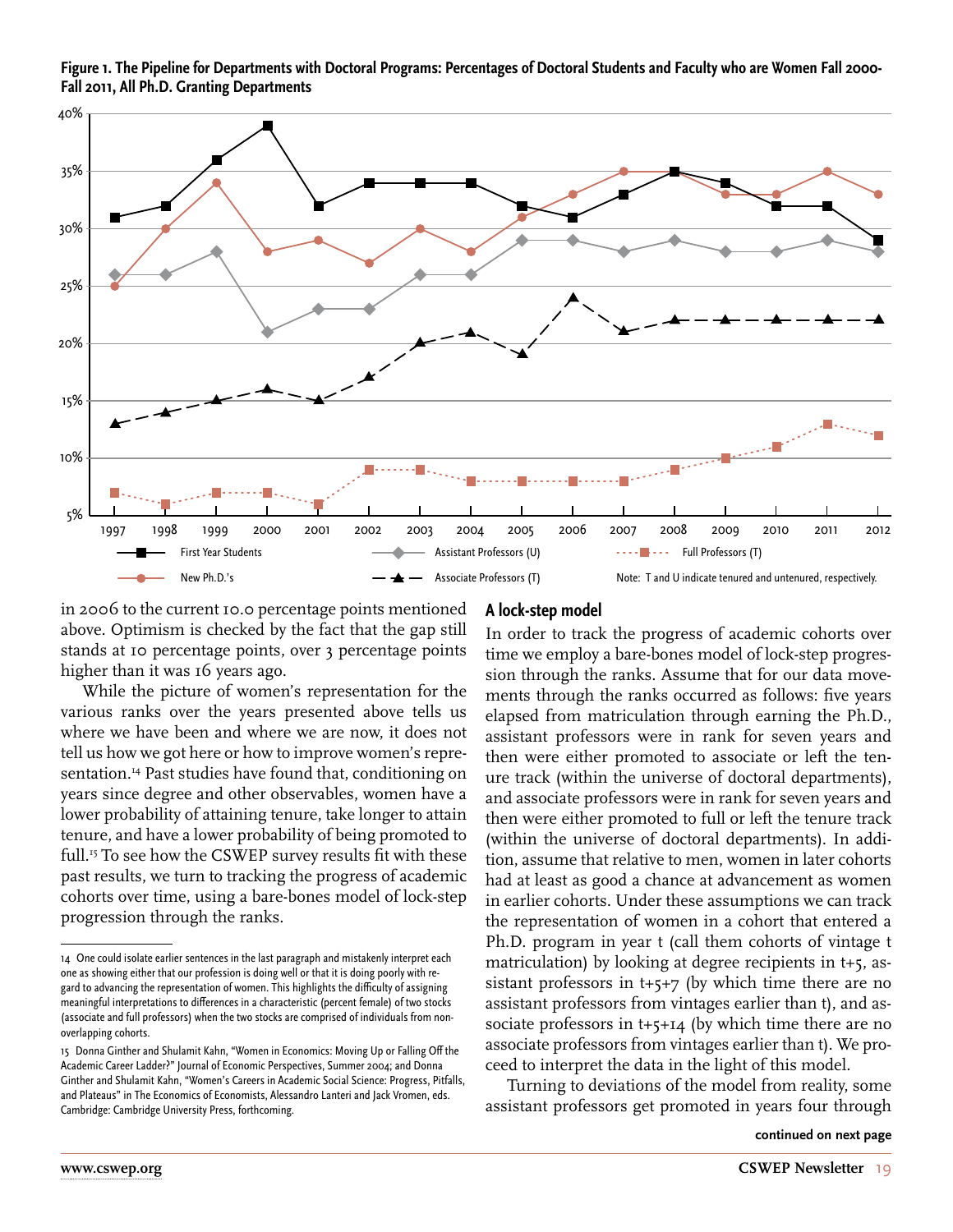Figure 2: Tracing the Percentage Women in the t<sup>th</sup> Cohort of First-Year Ph.D. Students: from Matriculation to Obtaining the Ph.D. to the **Last Year as Assistant Professor, Lockstep Model for Departments with Doctoral Programs**



six while others extend their tenure clocks by taking leaves or making lateral moves from one doctoral department to another. As we exclude tenured assistant professors, the seven-year approximation for assistant professors is likely reasonable. More troublesome is the assumption of seven years in rank for associate professors. While some get promoted earlier and others somewhat later, the real issue is small numbers of tenured associate professors in rank essentially until retirement. An overrepresentation of men in this anomalous group would drag down the percentage female of associate professors, a caveat to bear in mind.<sup>16</sup> However, because the size of this anomalous group changes very slowly over time, an overrepresentation of men would have little impact on serial changes in the percentage female at the associate level.

#### **The representation of women in cohorts, from matriculation to graduation**

Figure 2 plots the percentage of women in cohorts of first year Ph.D. classes (black with squares) and in their graduating class five years later (red with circles).<sup>17</sup> If these plots were coterminous, then for each cohort of entering graduate students the representation of women relative to men would not have changed between matriculation and graduation. Observe that the four earliest cohorts

(first-year Ph.D. students 1997–2000) experienced a drop in the representation of women between entry and graduation from their Ph.D. programs (for those years, the red line is below the blue line). Later cohorts (firstyear Ph.D. students 2001–2007) experienced no such decline. If this result continues to hold for the 2008 and later cohorts of entrants, then 2001 marks the advent of policies in Ph.D. programs that maintain women's representation from matriculation through graduation.

#### **The representation of women in cohorts, going forward from graduation**

Figure 3 graphs the representation of women in cohorts of new Ph.D.'s (black with squares) and their representation seven years later as seventh-year assistant professors (red with circles), and seven years after that as seventhyear associate professors (gray with diamonds).<sup>18</sup> Under the assumed model, at time t the heights of these three lines trace the representation of women in the tth cohort of Ph.D.'s as members of that cohort advanced first to the rank of assistant professor and then to the rank of associate professor. If all three lines were coterminous, then for every cohort of new Ph.D.'s the representation of women would not have changed as that cohort moved through the ranks.

Looking first at the transition from new Ph.D. to seventh-year assistant professor, a comparison of the top two curves shows this transition for 32 cohorts. For the

<sup>16</sup> This problem cannot be solved except with more information on the distribution of time in rank or micro data. Arbitrarily increasing the assumed time in rank of associate professors to, say, 10 years would not work because something like 30-year lags would be required. For this we do not have the data.

<sup>17</sup> CSWEP first collected data on entering Ph.D. classes in 1997. In the model graduate students who enrolled in 2007 graduated in 2012 and so this is the last cohort we can observe.

<sup>18</sup> Because these data go back to the first CSWEP survey in 1974, Figure 3 permits a considerably longer look back than was the case in Figure 2.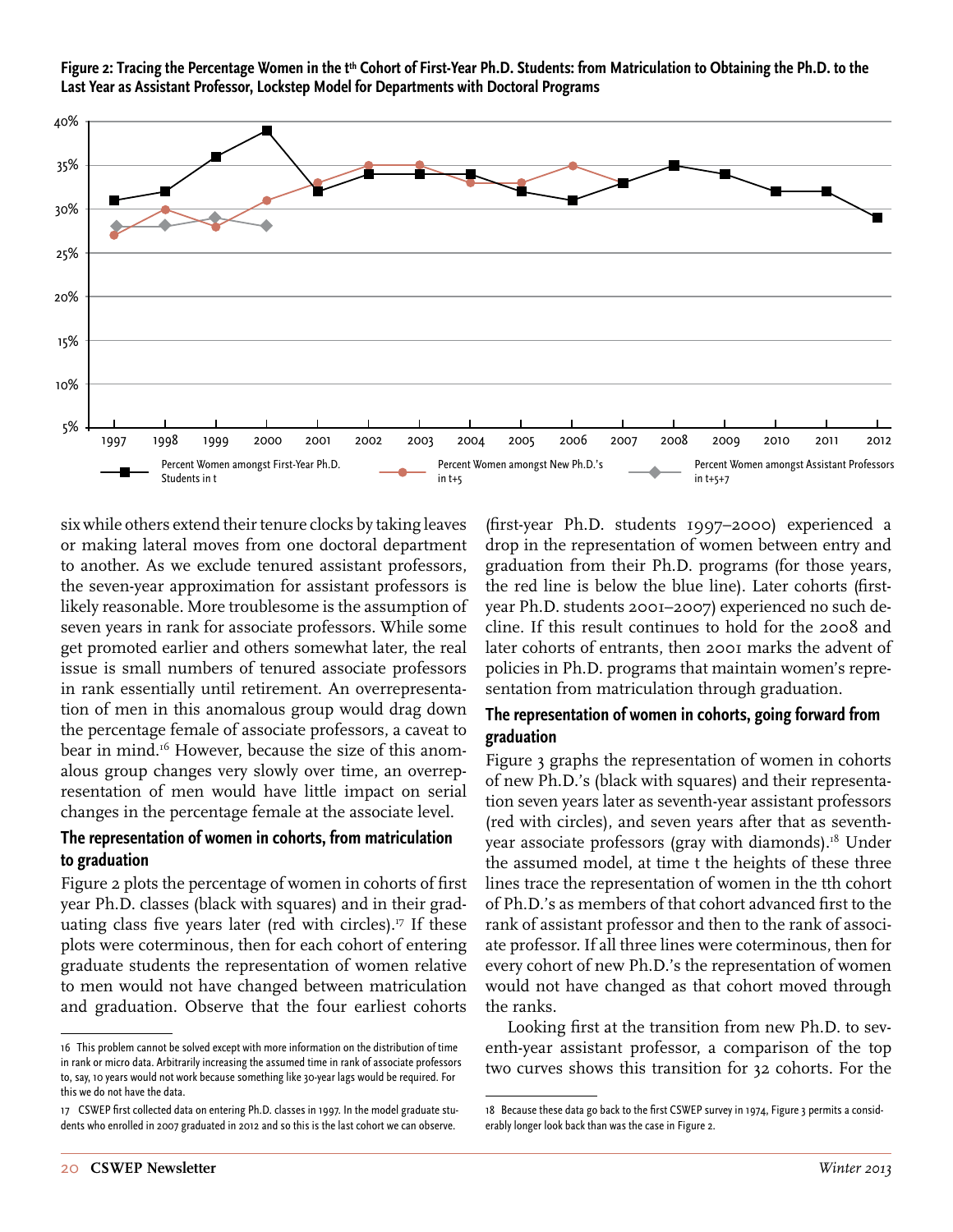

Figure 3: Tracing the Percentage Women in t<sup>th</sup> Cohort of New Ph.D.'s: from Attaining the Ph.D. to the Last Year as Assistant Professor to **the Last Year as Associate Professor, Lockstep Model for Departments with Doctoral Programs**

earlier cohorts of new Ph.D.'s (1974–1992) women's representation most often rose between Ph.D. receipt and the last year as assistant professor. Of the 13 more recent cohorts (1993–2005), three experienced a noticeable drop in women's representation between Ph.D. receipt and the last year as assistant professor. With some caution, it can be said that overall the data do not point to the transition from new Ph.D. to assistant professor as a worrisome one.

Turning to the transition from seventh-year assistant professor (red with circles) to seventh-year associate professor (gray with diamonds), the picture is less rosy. We can observe this transition for 25 cohorts of new Ph.D.'s  $(1974-1998).$ <sup>19</sup> For 22 of these, the representation of women fell during this transition (albeit a proper adjustment for a presumed overrepresentation of men with extended years in rank would reduce the size of the drop).

Disquietingly, among the last (youngest) five cohorts of new Ph.D.'s for whom we can observe the transition from assistant to associate (1994–1998), the fall for each successive cohort was larger than for its predecessor. It seems unlikely that any overrepresentation of men with extended years in the associate rank could explain this recent trend of what appears to be an increasingly leaky pipeline for women from assistant to associate professor.

With regard to the transition from associate to full, a lock-step model is not useful because the required long lags means that the data are available only for three cohorts with Ph.D.'s from the mid-seventies, telling us little if anything about how the profession is doing now.20

#### **Breaking out the top 10 and top 20 departments**

Tables 2 and 3 break out the survey results for the top 10 and the top 20 ranked departments separately. Over the 16 years covered, entering Ph.D. students are more heavily female at top 20 than at top 10 schools, but by completion of the Ph.D., the reverse holds. With regard to faculty, these departments currently have shares of women faculty at the assistant and full professor levels that are lower than the national average, but higher shares of women at the associate level. By far the most striking feature of Table 2 is that the percentage of women in nontenure track positions is about three times as high as that for tenure track positions.

Table 3 contrasts placements of Ph.D. students from top departments versus others. For the top 10 and top 11- 20 departments, the number of women in any category tends to be small. With this warning, the reader is invited to assess these data.

<sup>19</sup> Under our lock-step assumptions, the 1998 Ph.D. cohort would have been seventh-year associate professors in 2012 (=1998+14).

<sup>20</sup> We can track at most four cohorts who got their Ph.D.'s in the mid 1970's, such a different era that their experience is likely irrelevant for the present. Tracking a cohort from when they were seventh-year associate professors to when they were 25th year full professors requires in excess of 25 years of data.

**continued on next page**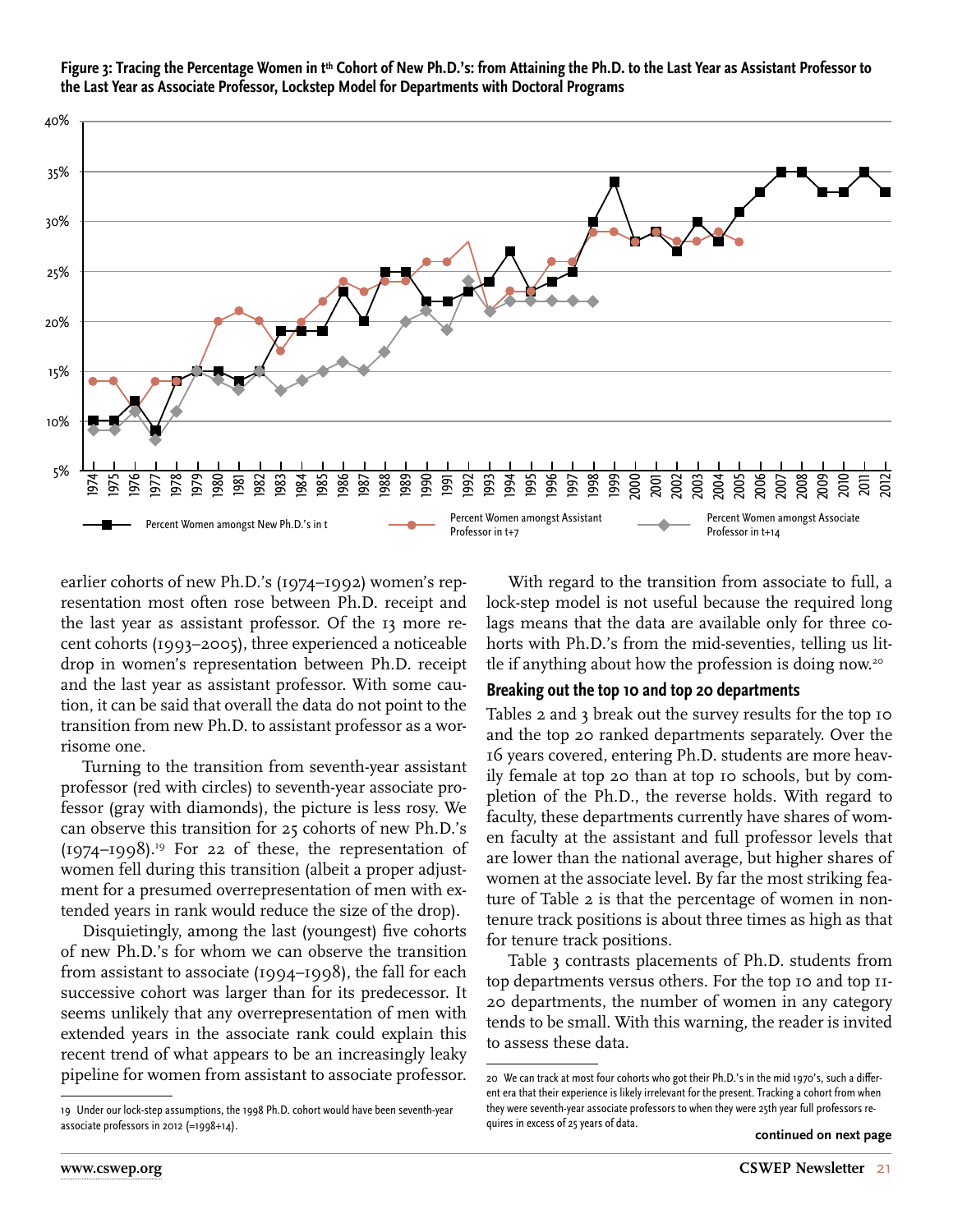#### **Table 2: The Pipeline for the Top 10 and Top 20 Departments: Percent and Numbers of Faculty and Students Who are Women**

|                                                        |           | Top 10    |           |        | Top 20    |           |           |        |
|--------------------------------------------------------|-----------|-----------|-----------|--------|-----------|-----------|-----------|--------|
| <b>Doctoral Departments</b>                            | 1997-2001 | 2002-2006 | 2007-2011 | 2012   | 1997-2001 | 2002-2006 | 2007-2011 | 2012   |
| <b>Faculty (Fall of year listed)</b>                   |           |           |           |        |           |           |           |        |
| <b>Assistant Professor</b>                             |           |           |           |        |           |           |           |        |
| Percent                                                | 20.4%     | 22.0%     | 24.5%     | 20.6%  | 18.8%     | 25.0%     | 23.4%     | 20.5%  |
| Number                                                 | 21.0      | 23.0      | 23.7      | 22.0   | 32.5      | 44.9      | 48.3      | 44.0   |
| <b>Associate Professor</b>                             |           |           |           |        |           |           |           |        |
| Percent                                                | 13.2%     | 16.0%     | 18.8%     | 23.3%  | 14.6%     | 18.1%     | 22.4%     | 22.4%  |
| Number                                                 | 4.5       | 4.2       | 5.7       | 7.0    | 11.0      | 9.4       | 17.3      | 17.0   |
| <b>Full Professor</b>                                  |           |           |           |        |           |           |           |        |
| Percent                                                | 5.9%      | 7.0%      | 8.7%      | 9.5%   | 6.2%      | 7.6%      | 9.6%      | 8.7%   |
| Number                                                 | 12.0      | 17.0      | 22.0      | 28.0   | 26.0      | 32.1      | 43.5      | 41.0   |
| All Tenured/Tenure Track                               |           |           |           |        |           |           |           |        |
| Percent                                                | 11.0%     | 12.0%     | 13.5%     | 13.2%  | 10.4%     | 13.2%     | 14.7%     | 13.4%  |
| Number                                                 | 37.5      | 44.2      | 51.3      | 57.0   | 69.5      | 86.4      | 109.2     | 102.0  |
| Other (Non-tenure Track)                               |           |           |           |        |           |           |           |        |
| Percent                                                | 34.8%     | 45.0%     | 31.6%     | 42.9%  | 38.8%     | 42.3%     | 32.6%     | 39.4%  |
| Number                                                 | 4.0       | 13.0      | 19.8      | 21.0   | 9.5       | 23.4      | 40.0      | 50.0   |
| <b>All Faculty</b>                                     |           |           |           |        |           |           |           |        |
| Percent                                                | 18.2%     | 25.0%     | 18.2%     | 16.3%  | 17.5%     | 27.6%     | 19.2%     | 17.1%  |
| Number                                                 | 63.0      | 101.4     | 80.5      | 78.0   | 119.5     | 196.2     | 166.0     | 152.0  |
| <b>Ph.D. Students</b>                                  |           |           |           |        |           |           |           |        |
| First Year (Fall of year listed)                       |           |           |           |        |           |           |           |        |
| Percent                                                | 26.7%     | 25.0%     | 25.9%     | 22.3%  | 30.3%     | 29.3%     | 27.3%     | 27.0%  |
| Number                                                 | 61.5      | 65.6      | 61.7      | 66.0   | 147.0     | 125.5     | 124.7     | 126.0  |
| ABD (Fall of year listed)                              |           |           |           |        |           |           |           |        |
| Percent                                                | 12.2%     | 27.0%     | 25.9%     | 24.8%  | 14.3%     | 28.0%     | 28.0%     | 28.3%  |
| Number                                                 | 165.5     | 216.8     | 206.0     | 246.0  | 269.0     | 380.8     | 393.5     | 430.0  |
| Ph.D. Granted (AY ending in year listed)               |           |           |           |        |           |           |           |        |
| Percent                                                | 24.5%     | 28.0%     | 26.4%     | 27.9%  | 24.7%     | 24.7%     | 28.4%     | 27.2%  |
| Number                                                 | 49.5      | 54.4      | 49.2      | 60.0   | 85.0      | 94.0      | 97.5      | 97.0   |
| Undergraduate Senior Majors (AY ending in year listed) |           |           |           |        |           |           |           |        |
| Percent                                                | missing   | missing   | 38.0%     | 37.7%  | missing   | missing   | 35.5%     | 35.9%  |
| Number                                                 | missing   | missing   | 898.50    | 1123.0 | missing   | missing   | 2019.0    | 2223.0 |

Notes: For each category, the table gives women as a percentage of women plus men. For the five-year intervals, simple averages are reported. Due to missing data, the columns for the 1997– 2001 interval report averages over 1997, 1998, and 2001. The assistant, associate, and full ranks all include both tenured and untenured faculty.

#### **Placements of New Ph.D.'s**

Table 4 shows the types of jobs obtained by the most recent crop of new Ph.D.'s.<sup>21</sup> The first column shows that of the 50 women in the job market from top 10 departments, 82% took jobs based in the U.S. Of those who took a job in the U.S., 56.1% and 7.3% went to departments with and without doctoral programs, respectively, and 17.1% and 19.5% went to the public and private sectors, respectively. As shown in the first line, regardless of the rank of department granting her Ph.D., a woman is more likely to take a job in the U.S. than her male counterpart. As lines two and three show, given a job in the U.S., a new female Ph.D. is less likely to land a job in a doctoral department than her male counterpart and more likely to land one in a non-doctoral department.<sup>22</sup> As lines four and five show, the representation of women among new Ph.D.'s landing in the public as opposed to the private sector varies with departmental rank. Overall, those who get jobs outside the U.S. tend to get academic jobs, with this tendency stronger for newly minted males

<sup>21</sup> We do not have data on the prevalence of foreign versus domestic students. Since men are likely overrepresented among foreign students, foreign students are more likely go to jobs in foreign countries, and jobs in foreign countries may be easier to land than domestic jobs, it is difficult to interpret the gender differentials shown here.

<sup>22</sup> As compared to the doctoral versus non-doctoral contrast, if the contrast were instead between tenure-track jobs in departments with a doctoral program versus more teaching oriented jobs (rolling contracts to teach in departments with doctoral programs plus all jobs in non-doctoral economics departments), women from other than top-20 departments would be even less likely to get a tenure-track job in a department with a doctoral program and still more likely to get a teaching-oriented jobs. Unfortunately, the current and earlier surveys do not permit this breakdown.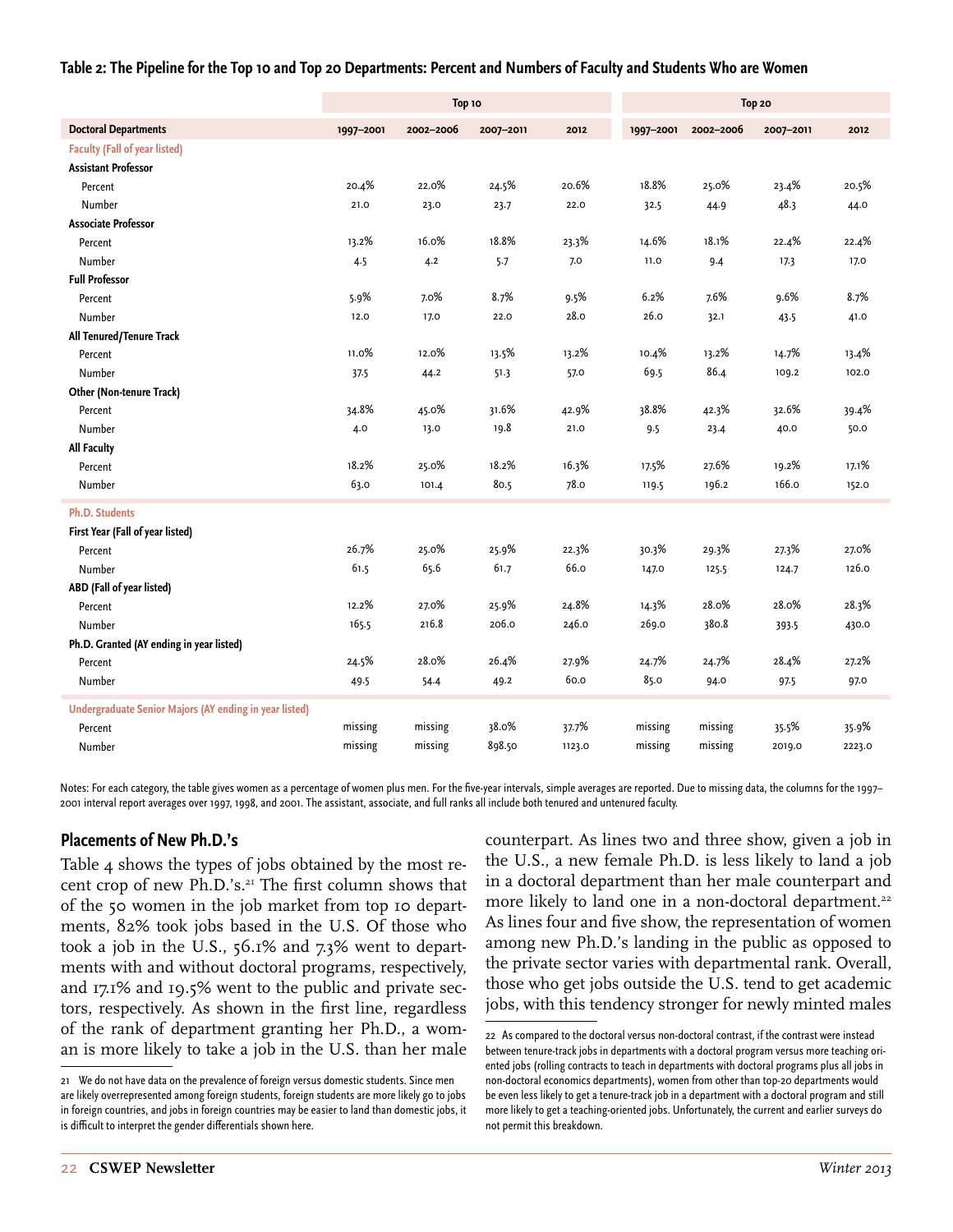#### **Table 3: Placements of Women from the Top 10 and Top 20 Economics Departments in the New Ph.D. Job Market**

|                                   |           | Top 10    |           |       | Top 20    |           |           |       |
|-----------------------------------|-----------|-----------|-----------|-------|-----------|-----------|-----------|-------|
| <b>Doctoral Departments</b>       | 1997-2001 | 2002-2006 | 2007-2011 | 2012  | 1997-2001 | 2002-2006 | 2007-2011 | 2012  |
| <b>U.S. Based Job Obtained</b>    |           |           |           |       |           |           |           |       |
| Percent                           | 25.6%     | 24.8%     | 25.2%     | 28.5% | 25.9%     | 21.9%     | 32.7%     | 27.6% |
| <b>Number</b>                     | 22.0      | 37.0      | 32.3      | 41.0  | 41.0      | 59.0      | 59.8      | 59.0  |
| <b>Doctoral Departments</b>       |           |           |           |       |           |           |           |       |
| Percent                           | 15.9%     | 30.3%     | 25.3%     | 26.4% | 17.6%     | 25.6%     | 27.2%     | 28.2% |
| Number                            | 14.5      | 27.0      | 19.0      | 23.0  | 22.0      | 38.0      | 32.5      | 35.0  |
| <b>Academic Other</b>             |           |           |           |       |           |           |           |       |
| Percent                           | 38.9%     | 42.1%     | 41.9%     | 50.0% | 44.4%     | 30.7%     | 26.0%     | 25.0% |
| Number                            | 3.5       | 3.0       | 2.2       | 3.0   | 8.0       | 7.0       | 5.5       | 3.0   |
| <b>Public Sector</b>              |           |           |           |       |           |           |           |       |
| Percent                           | 22.9%     | 26.2%     | 28.1%     | 36.8% | 30.1%     | 27.3%     | 30.5%     | 24.4% |
| Number                            | 4.0       | 2.0       | 7.2       | 7.0   | 11.0      | 14.0      | 12.7      | 10.0  |
| <b>Private Sector</b>             |           |           |           |       |           |           |           |       |
| Percent                           | 40.3%     | 20.4%     | 26.4%     | 25.0% | 37.9%     | 31.3%     | 30.1%     | 24.4% |
| Number                            | 9.5       | 5.8       | 8.2       | 8.0   | 12.5      | 12.8      | 13.5      | 11.0  |
| <b>Foreign Based Job Obtained</b> |           |           |           |       |           |           |           |       |
| <b>Percent</b>                    | 15.9%     | 26.1%     | 21.3%     | 22.0% | 17.9%     | 17.2%     | 24.0%     | 21.4% |
| <b>Number</b>                     | 3.5       | 9.0       | 9.5       | 9.0   | 7.0       | 17.0      | 23.7      | 18.0  |
| Academic                          |           |           |           |       |           |           |           |       |
| Percent                           | 60.0%     | 27.0%     | 20.4%     | 19.4% | 20.0%     | 18.2%     | 23.0%     | 13.3% |
| Number                            | 1.5       | 7.0       | 6.7       | 6.0   | 3.5       | 12.0      | 15.8      | 8.0   |
| Nonacademic                       |           |           |           |       |           |           |           |       |
| Percent                           | 5.9%      | 16.0%     | 26.9%     | 30.0% | 6.3%      | 11.5%     | 28.8%     | 41.7% |
| Number                            | 1.5       | 2.0       | $2.8\,$   | 3.0   | 2.5       | 4.0       | 7.8       | 10.0  |
| <b>No Job Obtained</b>            |           |           |           |       |           |           |           |       |
| Percent                           | 29.2%     | 22.6%     | 33.3%     | 0.0%  | 32.3%     | 33.3%     | 21.9%     | 16.7% |
| Number                            | 7.0       | 1.0       | 0.2       | 0.0   | 10.5      | 4.0       | 1.2       | 1.0   |
| <b>Total On the Job Market</b>    |           |           |           |       |           |           |           |       |
| Percent                           | 20.6%     | 31.1%     | 26.3%     | 26.6% | 21.9%     | 31.7%     | 28.8%     | 25.7% |
| Number                            | 32.5      | 59.0      | 46.2      | 50.0  | 69.0      | 100.0     | 90.3      | 78.0  |

Notes: The (2,4) cell shows that among 2012 Ph.D.'s from top-10 schools in the 2011-12 job market, 23 women placed in U.S.-based doctoral departments and these women accounted for 26.4% of such placements. For five-year intervals, simple averages are reported.

| Table 4: Employment Shares for New   |         |       |           |       |                   |       |  |
|--------------------------------------|---------|-------|-----------|-------|-------------------|-------|--|
| Ph.D.'s in the 2011-2012 Job Market  | Top 10  |       | Top 11-20 |       | <b>All Others</b> |       |  |
|                                      | Women   | Men   | Women     | Men   | Women             | Men   |  |
| U.S. based job                       |         |       |           |       |                   |       |  |
| (Share of all individuals by gender) | 82.0%   | 74.6% | 64.3%     | 59.1% | 70.1%             | 61.5% |  |
| <b>Doctoral Departments</b>          | 56.1%   | 62.1% | 66.7%     | 48.1% | 29.0%             | 33.2% |  |
| Academic, Other                      | 7.3%    | 2.9%  | $0.0\%$   | 11.5% | 32.3%             | 32.0% |  |
| <b>Public Sector</b>                 | 17.1%   | 11.7% | 16.7%     | 21.2% | 16.8%             | 22.0% |  |
| <b>Private Sector</b>                | 19.5%   | 23.3% | 16.7%     | 19.2% | 21.9%             | 12.7% |  |
| Foreign job obtained                 |         |       |           |       |                   |       |  |
| (Share of all individuals by gender) | 18.0%   | 23.2% | 32.1%     | 38.6% | 18.6%             | 29.9% |  |
| Academic                             | 66.7%   | 78.1% | 22.2%     | 79.4% | 56.1%             | 60.3% |  |
| Nonacademic                          | 33.3%   | 21.9% | 77.8%     | 20.6% | 43.9%             | 39.7% |  |
| No job found                         |         |       |           |       |                   |       |  |
| (Share of all individuals by gender) | $0.0\%$ | 2.2%  | 3.6%      | 2.3%  | 11.3%             | 8.6%  |  |
| <b>Total Number of individuals</b>   | 50      | 138   | 28        | 88    | 221               | 421   |  |
|                                      |         |       |           |       |                   |       |  |

**continued on next page**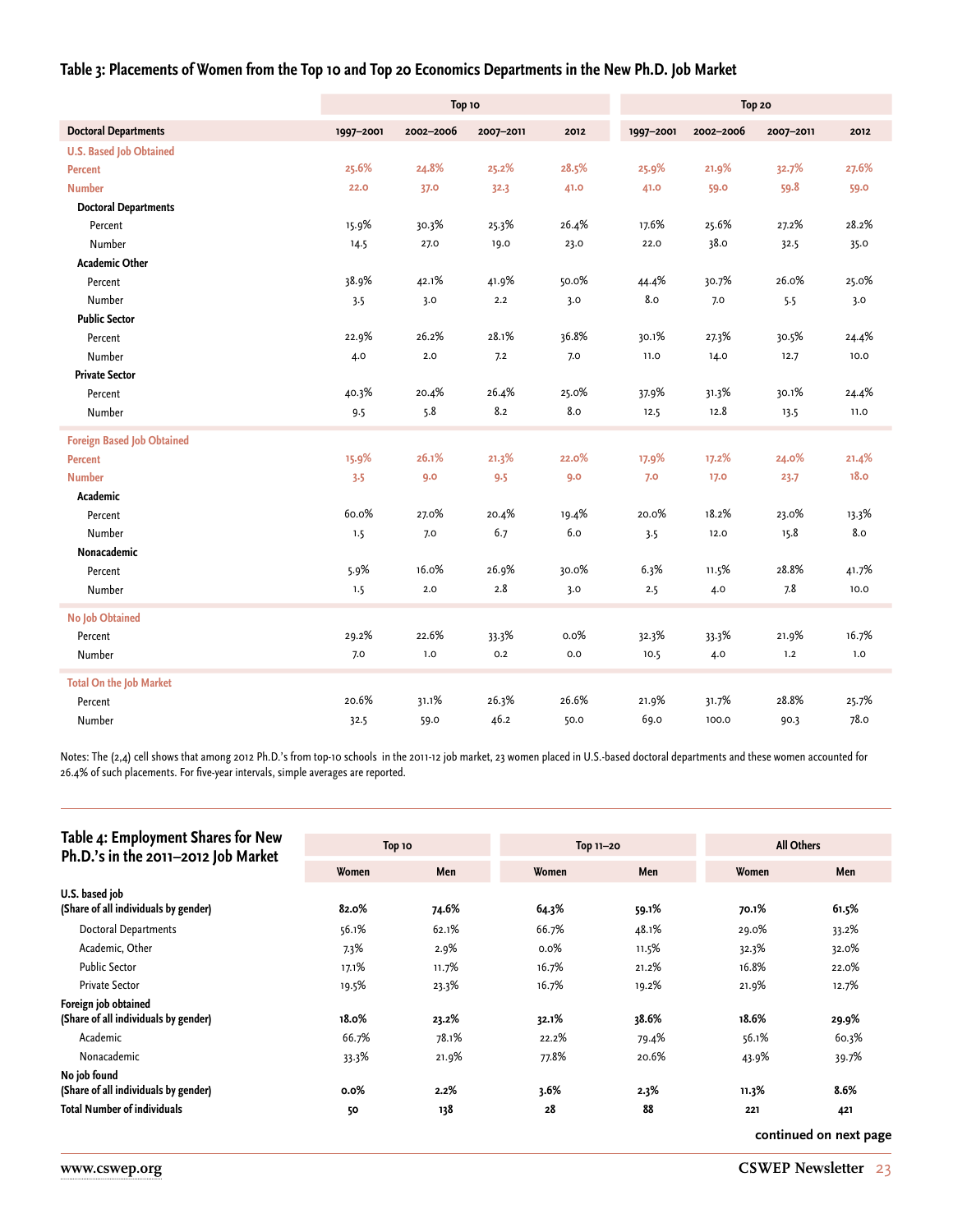| Table 5: The Gender Composition of Faculty and Students in Economics Departments with Doctoral Programs, Fall 2012 |  |  |  |  |  |  |  |  |  |
|--------------------------------------------------------------------------------------------------------------------|--|--|--|--|--|--|--|--|--|
|--------------------------------------------------------------------------------------------------------------------|--|--|--|--|--|--|--|--|--|

|                                        |                          | Тор 10       |                   |                     | Top 20 |                |       | All Departments |                   |
|----------------------------------------|--------------------------|--------------|-------------------|---------------------|--------|----------------|-------|-----------------|-------------------|
|                                        | Women                    | Men          | Percent<br>Female | Women               | Men    | Percent Female | Women | Men             | Percent<br>Female |
| <b>Faculty Composition (Fall 2012)</b> |                          |              |                   |                     |        |                |       |                 |                   |
| <b>Assistant Professor</b>             | 22                       | 85           | 20.60%            | 44                  | 171    | 20.50%         | 218   | 555             | 28.20%            |
| Untenured                              | 14                       | 61           | 18.70%            | 36                  | 147    | 19.70%         | 198   | 502             | 28.30%            |
| Tenured                                | 8                        | 24           | 25.00%            | 8                   | 24     | 25.00%         | 20    | 53              | 27.40%            |
| <b>Associate Professor</b>             | $\overline{\phantom{a}}$ | 23           | 23.30%            | 17                  | 59     | 22.40%         | 129   | 443             | 22.60%            |
| Untenured                              | 5                        | 3            | 62.50%            | 6                   | 5      | 54.50%         | 12    | 18              | 40.00%            |
| Tenured                                | $\overline{2}$           | 20           | 9.10%             | 11                  | 54     | 16.90%         | 117   | 425             | 21.60%            |
| <b>Full Professor</b>                  | 28                       | 266          | 9.50%             | 41                  | 428    | 8.70%          | 191   | 1312            | 12.70%            |
| Untenured                              | $\mathsf{o}\,$           | $\mathsf{o}$ |                   | $\mathsf{o}\xspace$ | ı      | 0.00%          | 21    | 12              | 63.60%            |
| Tenured                                | 28                       | 266          | 9.50%             | 41                  | 427    | 8.80%          | 170   | 1300            | 11.60%            |
| All tenured/tenure track               | 57                       | 374          | 13.20%            | 102                 | 658    | 13.40%         | 538   | 2310            | 18.90%            |
| Other (non-tenure track)               | 21                       | 28           | 42.90%            | 50                  | 77     | 39.40%         | 201   | 308             | 39.50%            |
| All faculty                            | 78                       | 402          | 16.30%            | 152                 | 735    | 17.10%         | 739   | 2618            | 22.00%            |
|                                        |                          |              |                   |                     |        |                |       |                 |                   |

than for females.<sup>23</sup> Finally, except for graduates of top 10 departments, women are more likely than men to report no job found.

For 2012, Table 5 contains more details for departments with doctoral programs. This is the fourth year that CSWEP has asked departments to report their numbers of male and female senior economics majors. As seen in Tables 2 and 5, at doctoral departments, the fraction of these majors who are women increases, on average, with the ranking of the department and stands at 31% for all departments and at 38% for top 10 departments.

#### **III. Acknowledgements**

The terms of five of our Board members ended in January 2012: Debra Barbezat (Professor of Economics, Colby College), Donna Ginther (Professor of Economics, University of Kansas), Ron Oaxaca (Professor of Economics, University of Arizona), Rohini Pande (Professor of Public Policy, Harvard Kennedy School of Public Policy), and Kaye Husbands Fealing (Senior Program Officer, Committee on National Statistics). They have all made outstanding contributions and we are grateful for their willingness to serve.

Also ending her extraordinary term was Chair Barbara Fraumeni (Professor of Public Policy, Muskie School of Public Service, University of Southern Maine). In this space it is impossible to adequately thank her for her

outstanding service and I am especially in her debt for laying the path for a smooth transition.

I would also like to thank new committee members Cecilia Conrad (Vice President and Dean of Pomona College and Director of the MacArthur Fellows Program), Kevin Lang (Professor of Economics, Boston University), Serena Ng (Professor of Economics, Columbia University), Petra Todd (Professor of Economics, University of Pennsylvania), and Anne Winkler (Professor of Economics, University of Missouri-St. Louis) along with all the other Board members for their exceptional efforts over the past year to advance the goals of CSWEP.

I am very grateful to my Administrative Assistant Helen Kalevas, who has provided extraordinary and indispensable support over the past year, as well as Diadelfa Ocampo, who produced the figures and tables for this report.

CSWEP is fully funded by the American Economic Association. We are especially grateful to John Siegfried who recently retired as secretary-treasurer, his successor Peter Rousseau, and their staff: Barbara Fiser and Susan Houston. The Committee is indebted to Duke University for the administrative support of CSWEP's activities as well as for office space, IT support, and other resources.

<sup>23</sup> Of new female Ph.D.'s from departments ranked 11-20, only 9 took foreign-based jobs, precluding any sensible analysis by departmental rank.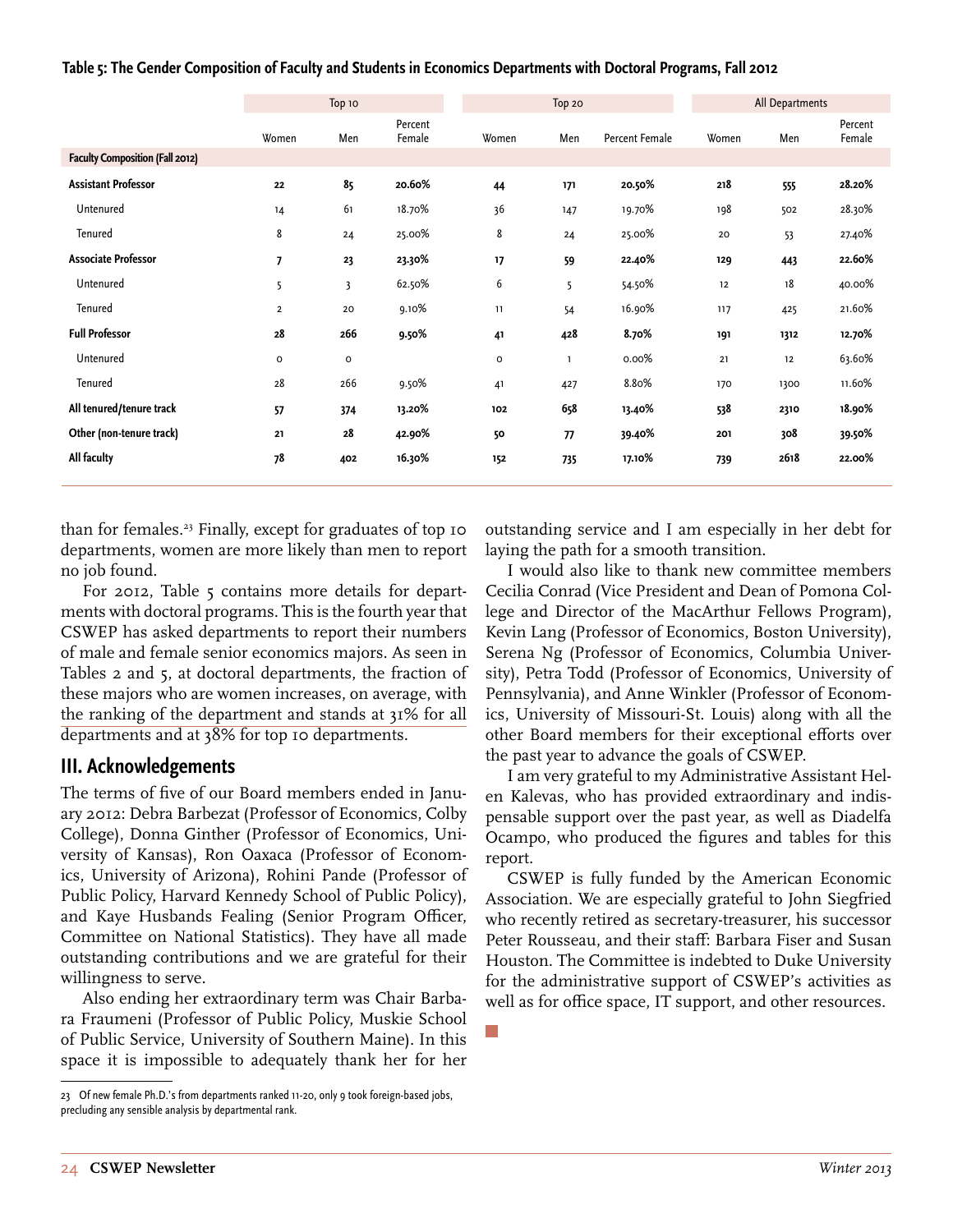# <span id="page-24-0"></span>**BRAG BOX**

**"We need every day to herald some woman's achievements . . . go ahead and boast!" —Carolyn Shaw Bell**

**Erica Groshen** was appointed Commissioner of the Bureau of Labor Statistics by President Obama and was confirmed unanimously by the Senate.

**Caitlin Knowles Myers** was promoted to associate professor with tenure at Middlebury College.

**Rachel Croson** was appointed Dean of the College of Business at the University of Texas at Arlington.

**Donna Ginther** was awarded the Byron Shutz Award for exceptional teaching in economics and business and the University Scholarly Achievement Award in recognition of significant research contributions by the University of Kansas.

# **Clark Medal continued from [page 1](#page-0-0)**

As Jeffrey Brown of the University of Illinois, one of her coauthors, said about Finkelstein, "No one has had a bigger impact on the study of insurance markets over the past decade. Much of our understanding of how to more precisely test for adverse selection, our views about how the introduction of Medicare affected health spending, and our knowledge of how Medicaid affects the market for private long-term care insurance is due to Amy's insightful and penetrating analyses."

Finkelstein was the winner of 2008 Elaine Bennett Research Prize, awarded biannually by CSWEP to recognize and honor outstanding economic research by a woman at the beginning of her career. The award recognized her for finding creative ways to identify the impact of changes in health care policy, such as the introduction of Medicare, the variation in tax subsidies for health insurance purchase, and the reform of federal liability rules relating to the vaccine industry, on health insurance and the utilization of medical services.

She is the third woman to win the John Bates Clark medal, following Susan Athey from Harvard University in 2007 and Esther Duflo from MIT in 2010. Athey was also awarded the Elaine Bennett Research Prize in 2000, and Duflo in 2002.

The John Bates Clark medal is regarded as a precursor to the Nobel Prize in Economic Sciences. Twelve medal winners have gone on to win the Nobel Prize. Only one woman, Elinor Ostrom of Indiana University, who passed away in 2012, has won the Nobel Prize in Economic Sciences thus far.

Kathryn Shaw's interview with Finkelstein in the Fall 2009 CSWEP newsletter is available at **[http://www.](http://www.aeaweb.org/committees/cswep1/newsletters/CSWEP_nsltr_Fall_2009.pdf) [aeaweb.org/committees/cswep1/newsletters/CSWEP\\_](http://www.aeaweb.org/committees/cswep1/newsletters/CSWEP_nsltr_Fall_2009.pdf) [nsltr\\_Fall\\_2009.pdf](http://www.aeaweb.org/committees/cswep1/newsletters/CSWEP_nsltr_Fall_2009.pdf)**.

# **CSWEP Needs Your Email Address!**

**Please make sure that CSWEP has your correct contact information to receive the CSWEP newsletter and other announcements.** 

**To create a new account, go to** 

**[https://www.aeaweb.org/committees/cswep/](https://www.aeaweb.org/committees/cswep/members/index.php?new) [members/index.php?new](https://www.aeaweb.org/committees/cswep/members/index.php?new)**

#### **To check or update an existing account, go to**

**[https://www.aeaweb.org/committees/cswep/](https://www.aeaweb.org/committees/cswep/members/index.php?step=1) [members/index.php?step=1](https://www.aeaweb.org/committees/cswep/members/index.php?step=1)**

# **Be sure to check out the 2013 Fellowships & Awards**

**opportunities listed on our Funding Sources Web Page!**

**[http://www.aeaweb.org/](http://www.aeaweb.org/committees/cswep/funding.php)  [committees/cswep/funding.php](http://www.aeaweb.org/committees/cswep/funding.php)**

**Looking for advice on**  publishing, teaching, tenure, grants, and work/life balance? **CSWEP materials on all these topics and more are available at** 

**[http://www.aeaweb.org/committees/](http://www.aeaweb.org/committees/cswep/mentoring/reading.php ) [cswep/mentoring/reading.php](http://www.aeaweb.org/committees/cswep/mentoring/reading.php )**

**CSWEP has available online the materials distributed at its biennial CeMENT mentoring workshops for junior economists.**

Check it out!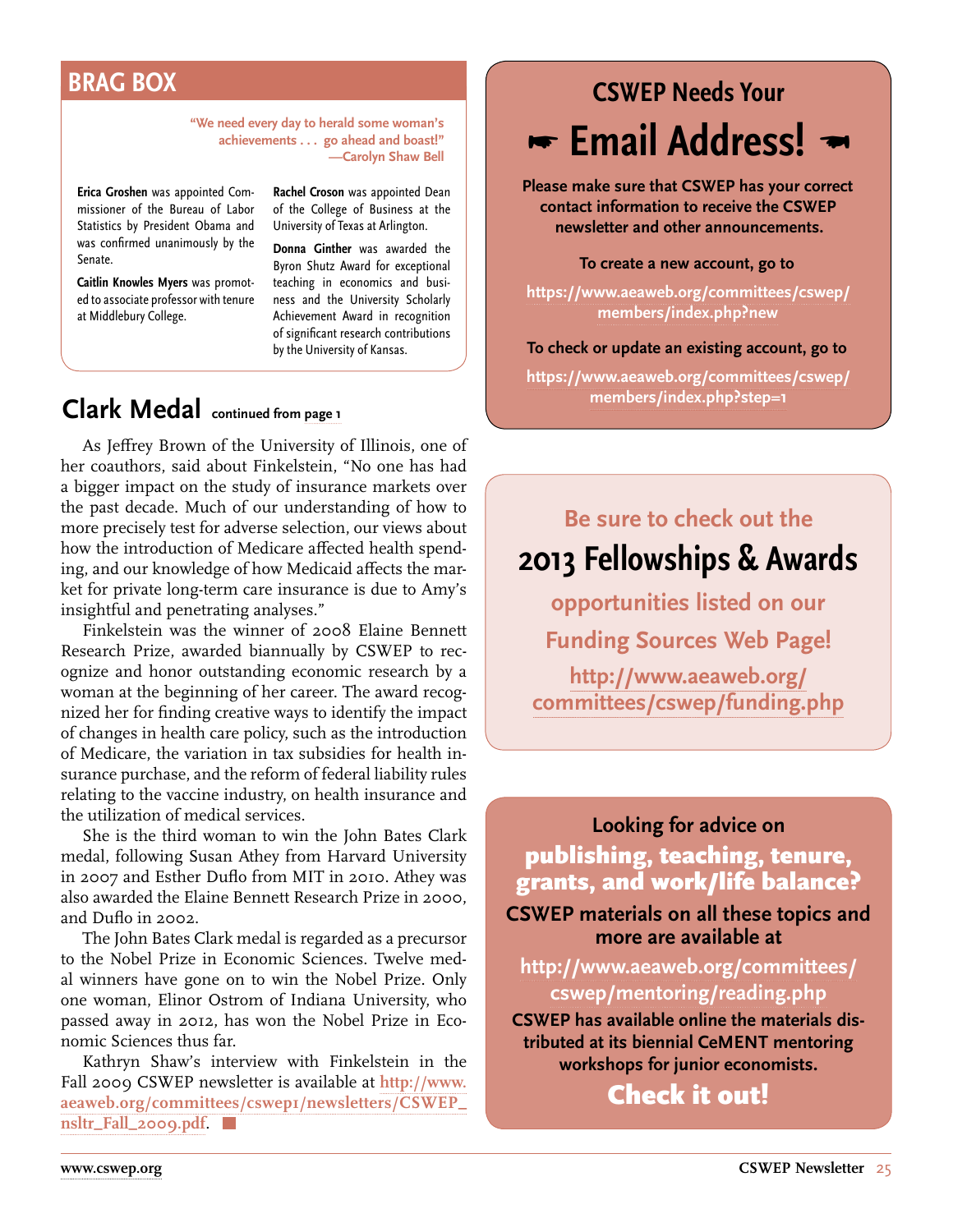# <span id="page-25-0"></span>**In Memory of Joan Haworth**

Joan Gustafson Haworth, who played a key role in CSWEP for many years, passed away in November 2012. Haworth was a member of CSWEP for 29 years. She served as a board member in 1981 and in 2003, and as chair of the committee in 2001-2002. She was instrumental in the creation of CCOFFE, the mentoring program for female junior economists that later became CeMENT.

Haworth earned a bachelor's degree in mathematics from Stanford University and then taught high school mathematics in California and Oregon. She earned a doctorate in economics from the University of Oregon. She earned tenure at Florida State University, where she was a member of the economics department faculty for 21 years. She was a national expert in employment discrimination litigation, and her research focused on statistical analysis of employment patterns.

Haworth founded the consulting firm Economic Research Services, which later became ERS Group,



together with her husband, Charles Haworth, who is also an economist. Through her generosity, ERS Group paid for the printing and mailing of the CSWEP newsletter for many years.

Haworth was a valuable mentor, teacher and confidant to her colleagues and friends. She is survived by her husband, their three children and seven grandchildren.

## **From the Chair** continued from [page 2](#page-1-0)

*Perspectives,* and on our website (**[http://www.aeaweb.org/com](http://www.aeaweb.org/committees/cswep)[mittees/cswep](http://www.aeaweb.org/committees/cswep)**). Provided your paper has at least one female author, entry is competitive and open to all. I would like to especially encourage junior women economists to submit. The deadline is March 1.

The next national mentoring workshop (CeMENT) is planned to follow the January 2014 ASSA/AEA Meetings in Philadelphia. Be on the lookout for the announcements and application information in Summer 2013.

#### **CSWEP at Regional Meetings**

Focusing on junior faculty at institutions where teaching is heavily emphasized in promotion decisions, the next CeMENT regional mentoring workshop will be held at the Southern Economics Meetings in November 2013 in Tampa, FL. "Regional" is somewhat of a misnomer and applications are encouraged from anywhere in the US. Look for announcements and application information in the spring 2013 *Newsletter.*

Packed with CSWEP-sponsored activities, the Eastern meetings are scheduled for May 9-11, the Midwest for March 22-24, the Western for June 28-July 2, and the Southern for November 23-35. If you wish to participate, please contact your regional representative **[http://www.aeaweb.org/committees/cswep/](http://www.aeaweb.org/committees/cswep) [board\\_members](http://www.aeaweb.org/committees/cswep)**).

We are excited to note that Susan Fleck, Sabrina Pabilonia and others recently established a Washington, DC-based group of professional women in economics. Called "CSWEP in DC" and with an official connection to CSWEP in the works, the energy and talent in this group bodes well for its success.

#### **Passing the Baton**

January was bittersweet as two excellent regional representatives, Susan Averett of Lafayette College (East) and Jennifer Imazeki of San Diego State University (West), having generated great ideas and accomplished much, finished their terms and cycled off of the Board. A heartfelt thanks is due to each. Taking their places are Bevin Ashenmiller of Occidental College (West) and Amalia Miller of University of Virginia (East); on behalf of the Board I extend each one a hearty welcome. Board members Linda Goldberg of the Federal Reserve Bank of NY and Terra McKinnish of the University of Colorado have both agreed to continue innovating strategies and bringing them to fruition by serving second terms on the Board. Continuing board members whose good works and creative ideas have significantly advanced the mission of CSWEP include last year's newbies, Kevin Lang of Boston University, Cecilia Conrad of the MacArthur Foundation, Serena Ng of Columbia University, Petra Todd of University of University of Pennsylvania, and Anne Winkler of University of Missouri-St Louis (Midwest); as well as two-year veterans Shelly White-Means (South) of the University of Tennessee, and Madeline Zavodny of Agnes Scott College and the indefatigable oversight editor of this Newsletter. If you have an interest in serving on the Board and in CSWEP functions, please email me at **[cswep@econ.duke.edu](mailto:cswep%40econ.duke.edu?subject=)**.

#### **Mentoring opportunities!**

Mentoring funding is available through the Joan Haworth Mentoring Fund. If you want to bring mentors to or organize mentoring at your institution, contact **[cswep@econ.duke.edu](mailto:cswep%40econ.duke.edu?subject=)**.

#### **Help us update the CSWEP data base and support our continuing activities**

To ensure continuing receipt of this Newsletter, update or create your data base at (**[https://www.aeaweb.org/committees/](https://www.aeaweb.org/committees/cswep/members/index.php?step=1) [cswep/members/index.php?step=1](https://www.aeaweb.org/committees/cswep/members/index.php?step=1)**). If you have any problems with the site, please contact **[cswep@econ.duke.edu](mailto:cswep%40econ.duke.edu?subject=)**. Your support in this way ensures CSWEP's continuing programs in support of women in the economics profession.

Let us know of your ideas for CSWEP and of your willingness to serve. *Marjorie McElroy*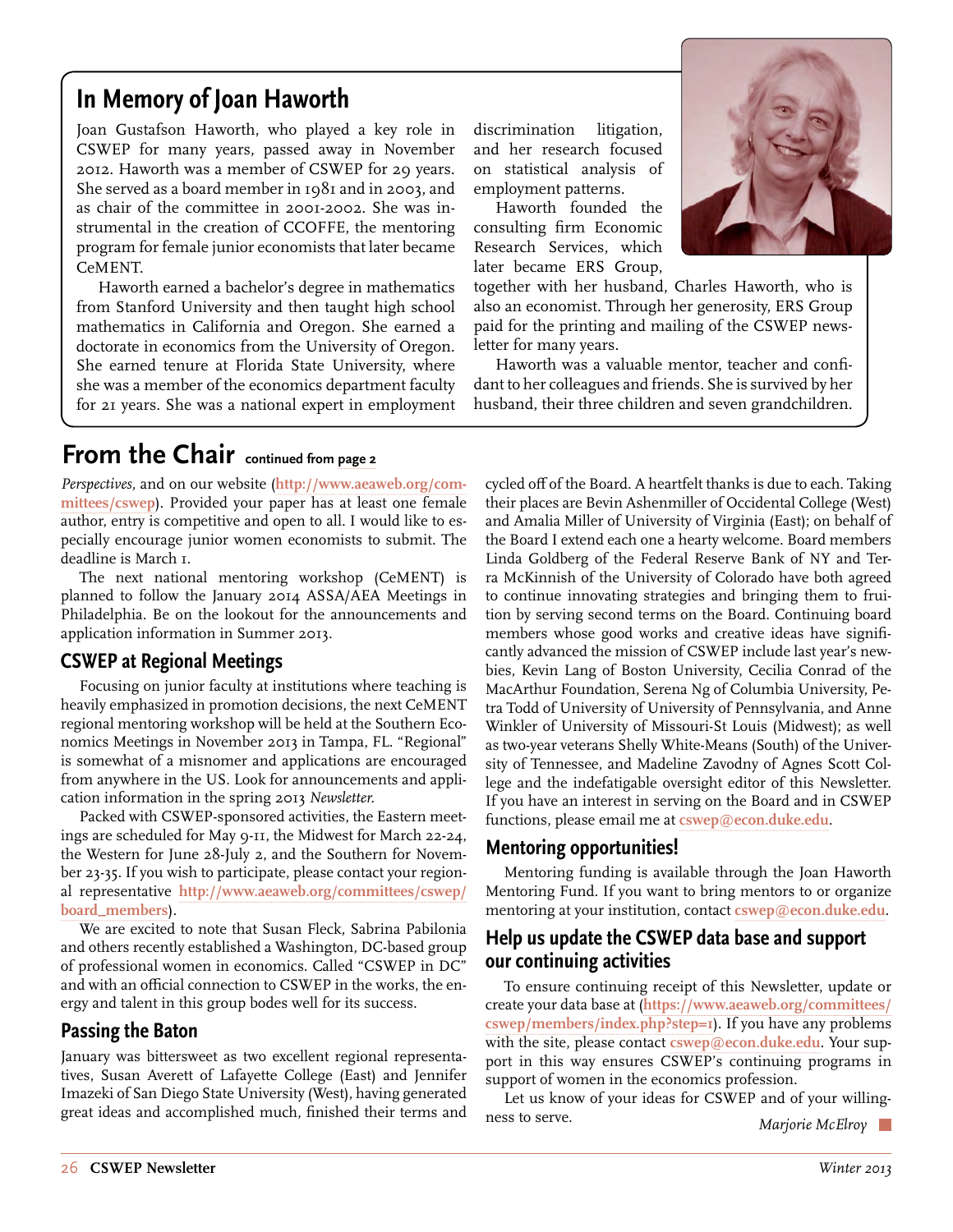## <span id="page-26-0"></span>**CSWEP Sessions at the Midwest Economics Association Annual Meeting**

*March 22–24, 2013 Sheraton Columbus Hotel at Capitol Square, Columbus, OH*

**<http://web.grinnell.edu/mea/>**

**Friday, March 22 10:00–11:45 am**

#### **Academic Careers: A CSWEP Panel Discussion on Opportunities and Challenges**

*Chair:* Mark Montgomery, Grinnell College

*Panelists: Balancing Teaching and Research* Charlene Kalenkoski, Ohio University

*Being Proactive in Your Career* Lea-Rachel Kosnik, University of Missouri–St. Louis

*Being at the Same Institution (and Department) as Your Spouse* Mark Montgomery, Grinnell College

*Going up for Tenure* Sucharita Sinha Mukherjee, College of St. Benedict/St. John's University

#### **Friday, March 22 11:45 am–1:15 pm**

#### **CSWEP Networking Luncheon**

*Organized by* Anne Winkler, University of Missouri–St. Louis

#### **Friday, March 22 1:15–3:00 pm**

#### **Jobs for Economists: A CSWEP Panel Discussion on the Employee-Employer Match**

*Chair:* Anne Winkler, University of Missouri– St. Louis

*Panelists: A View from a Liberal Arts Institution* Christie Byun, Wabash College

*Taking a Job in a PhD-Granting Department* Joyce Chen, Ohio State University

*Perspectives on Working in Government* Rebecca Chenevert, U.S. Census

*Shifting from a 25-Year Career in the Financial Industry to Academia* Catherine Lau, Carthage College

Calls for Papers and Abstracts

# **Southern Economic Association Meeting Call for Papers**

#### *November 23-25, 2013, Marriott Waterside Hotel and Marina, Tampa, FL*

CSWEP will sponsor sessions at the November 2013 Southern Economic Association meetings in New Orleans.

Abstracts of individual papers and complete session proposals will be considered. Abstracts for papers in the topic areas of g**ender, health economics, labor economics, and urban/regional** are particularly solicited, but abstracts in other areas will be accepted. Abstracts should be approximately one to two pages in length (250–1000 words) and include paper title, names of authors, affiliation and rank, and e-mail contact information as well as mailing address. Proposals for panels should include a panel abstract, names and contact information of panel chair and participants. Session proposals should also include names and contact information for discussants.

All information should be e-mailed to:

Professor Shelley White-Means NCMHD Exploratory Center of Excellence in Health Disparities University of Tennessee Health Science Center 66 N. Pauline, Suite 316 Memphis, TN 38105 e-mail: **[swhiteme@uthsc.edu](mailto:swhiteme%40uthsc.edu?subject=)**

**Deadline for abstracts is April 1, 2013.**

# **January 2014 ASSA Annual Meeting**

CSWEP will sponsor sessions at the January 2014 ASSA Annual Meeting in Philadelphia, PA. We will be organizing three sessions on gender-related topics and three sessions on econometrics topics. Accepted papers will be considered for publication in the Papers and Proceedings issue of the American Economic Review. Abstracts of individual papers and complete session proposals will be considered. E-mail a cover letter (specifying to which set of sessions the paper is being submitted) and a copy of a one- to two-page abstract (250–1000 words), clearly labeled with the paper title, authors' names, affiliation, and contact information for all the authors by **March 1, 2013** to **[cswep@econ.duke.edu](mailto:cswep%40econ.duke.edu?subject=)**